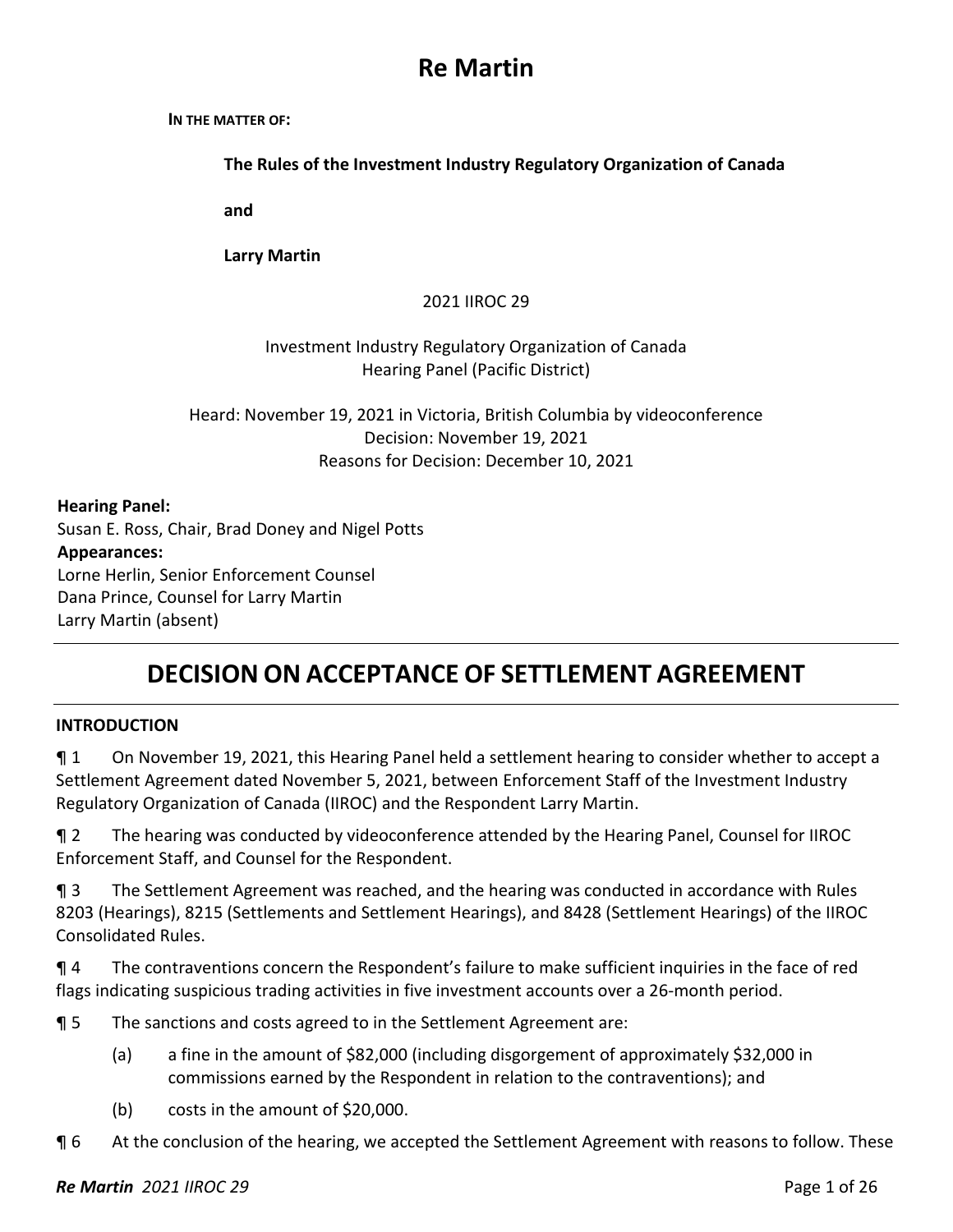are our reasons for decision.

#### **AGREED FACTS**

¶ 7 The agreed facts are set out in full in Part III of the attached Settlement Agreement.

¶ 8 The Respondent has worked as a Registered Representative since 1984. Since 2004, he has worked at Leede Jones Gable Inc. (Leede) as a Registered Representative (Securities, Retail), Executive, and Director. From 2009 to 2021, he was also a Supervisor at Leede.

¶ 9 The agreed facts involve trading activities between June 2016 and October 2018 in four corporate investment accounts (Corporate Accounts) and a fifth corporate account opened by CMGT (CMGT Account). The Respondent was responsible for all five accounts.

#### **THE CORPORATE ACCOUNTS**

¶ 10 The four Corporate Accounts were used principally as trade execution accounts made on the clients' initiative in speculative, high-risk companies. The same individuals were associated with several of the Corporate Accounts and multiple foreign jurisdictions were associated with two of the Corporate Accounts. Large amounts of shares of companies listed on both the Canadian Securities Exchange and the OTC Markets Group in the United States were deposited into the Corporate Accounts, often by way of physical share certificates. Shares of the same issuers were deposited into some of the Corporate Accounts. The Corporate Accounts generally sold or attempted to sell all the shares immediately upon receipt. Proceeds of their sale were transferred out shortly after and, overall, each account lost money on the sales. The assets in some of the Corporate Accounts were significantly higher than the stated values in the New Client Application Forms for the accounts.

¶ 11 Leede's Compliance Department made multiple inquiries to the Respondent regarding trading activities in the Corporate Accounts. In particular:

- (a) The Respondent informed a Compliance Officer that the only relationship between two of the Corporate Accounts was that the individual who owned one of the corporate clients referred another of the corporate clients to him, when the Respondent was aware that that individual and the president of the other corporate client were friends who sometimes conferred about selling common positions.
- (b) When a Compliance Officer inquired about an uncommonly high volume of deposits in and check requests out of an account with minimal transactions, the Respondent's replied that the client was holding funds in anticipation of participating in an initial public offering, but the client drew money from time to time. However, the Respondent made this response without questioning the client specifically about the withdrawals in question.
- (c) When the Chief Compliance Officer inquired whether one of the Corporate Accounts might be grossly underestimating their liquid assets and net worth values and directed the Respondent to update the New Client Application Form, the Respondent responded that the corporate client had become much more active and was doing very well in the market conditions, when overall that account had incurred a loss on the sell orders it placed.

#### **THE CMGT ACCOUNT**

¶ 12 The New Client Information Form for the CMGT Account indicated that CMGT was incorporated and had its head office in the Cayman Islands, was in the investing business, and was beneficially owned by Oliver-Barret Lindsay (Lindsay), a Canadian citizen resident in the Cayman Islands who had sole trading authority over the account. The Respondent believed that CMGT was Lindsay's personal holding company when it was in fact a Cayman Islands based broker-dealer owned by Lindsay.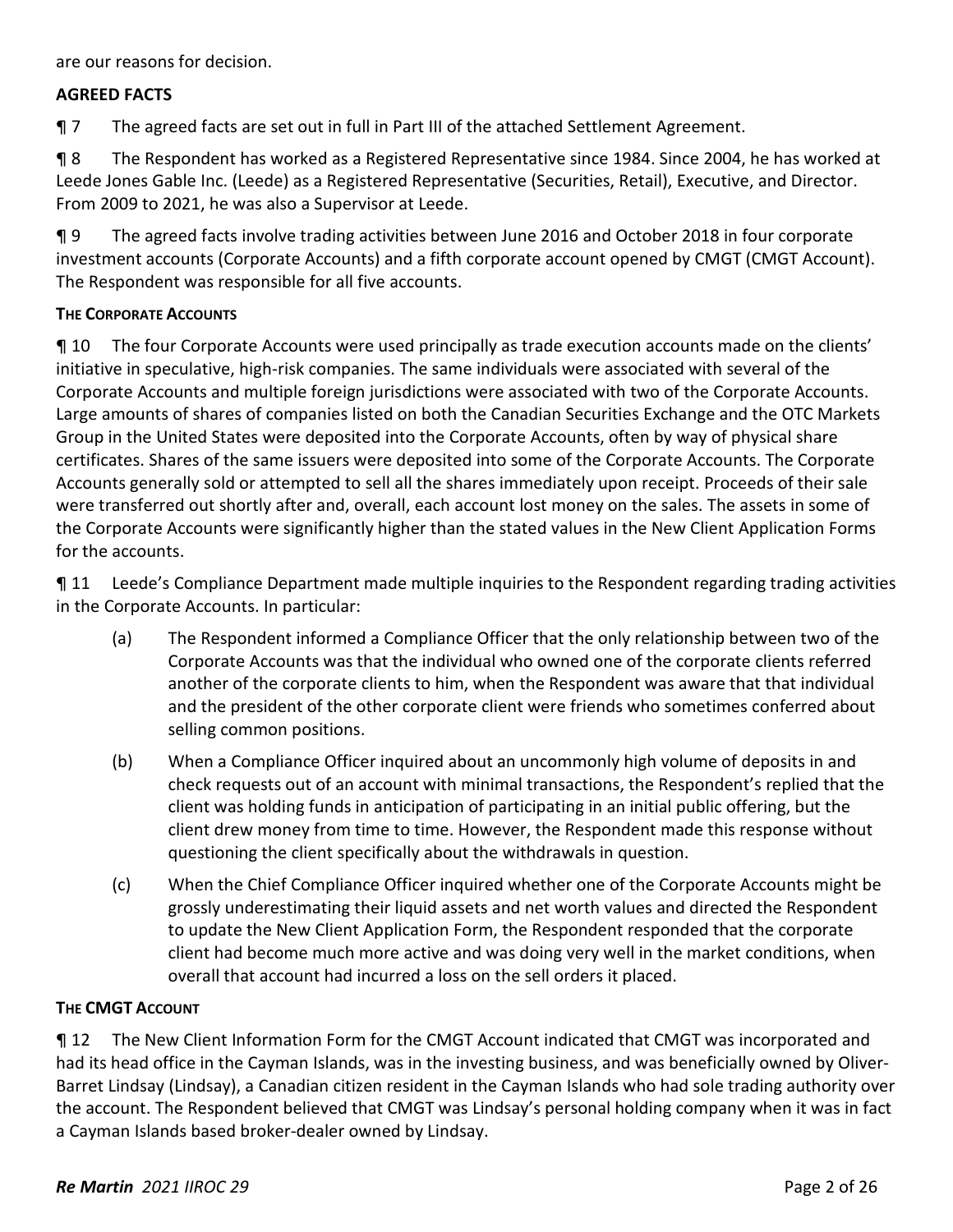¶ 13 Shares of OTC-listed companies were deposited into the CMGT Account. In a number of instances, all or most of the shares were sold soon after being deposited and all or some of the proceeds of sale were transferred out. From June 2016 to July 2018, \$30,000 USD was deposited into the CMGT Account and \$5,439,000 USD was withdrawn. During that period the value of the month-end assets in the CMGT Account was significantly higher than the stated value of CMGT's estimated net liquid assets in the New Client Information Form.

¶ 14 In April and May 2018, the Compliance Department raised concerns to the Respondent about the transfer of large quantities of OTC shares into the CMGT Account. The Respondent agreed to cap such deliveries at 500,000 shares and do research on three of the companies. However, in June 2018, at the request of the client and with the approval of the Compliance Department, deposits of more than 500,000 shares each of two OTC companies were accepted into the CMGT Account on the basis that no additional requests would be made or permitted for the deposit of OTC shares.

¶ 15 In July 2018, Lindsay and an associate were criminally indicted in the United States for securities fraud involving the stock of Kelvin Medical Inc. (Kelvin). A United States Securities and Exchange Commission (SEC) also filed a complaint. Following the issuance of the US criminal indictment and SEC complaint, Leede restricted the CMGT Account to liquidating transactions.

¶ 16 In August 2019, Lindsay pled guilty to a conspiracy to commit securities fraud and manipulative trading in the stock of Kelvin that involved the sale of 1,5000,000 Kelvin shares from a US brokerage account at artificially inflated prices between October 2017 and March 2018.

¶ 17 On December 2017, Lindsay had transferred 1,500,000 shares of Kelvin into the CMGT Account at Leede but Lindsay and his associate's plan to also liquidate those shares was stymied by a March 2018 SEC trading suspension in Kelvin securities.

## **CONTRAVENTIONS**

¶ 18 The standards of conduct required of the Respondent are found in Dealer Member Rule 29.1 (before September 1, 2016) and Consolidated Rule 1402 (after September 1, 2016).

¶ 19 The language and purpose of the two rules are similar and they impose substantially the same obligations (*Re O'Brien*, 2020 ABASC 160, at para. 145).

¶ 20 The relevant provisions of Dealer Member Rule 29.1 state:

Dealer Members and each … Registered Representative … and employee of a Dealer Member (i) shall observe high standards of ethics and conduct in the transaction of their business, (ii) shall not engage in any business conduct or practice which is unbecoming or detrimental to the public interest, and (iii) shall be of such character and business repute and have such experience and training as is consistent with the standards described in clauses (i) and (ii) or as may be prescribed by the Board.

## ¶ 21 Consolidated Rule 1402 states:

1402. Standards of Conduct

- (1) A Regulated Person
	- (i) in the transaction of business, must observe high standards of ethics and conduct and must act openly and fairly and in accordance with just and equitable principles of trade, and
	- (ii) must not engage in any business conduct that is unbecoming or detrimental to the public interest.
- (2) Without limiting the generality of the foregoing, any business conduct that: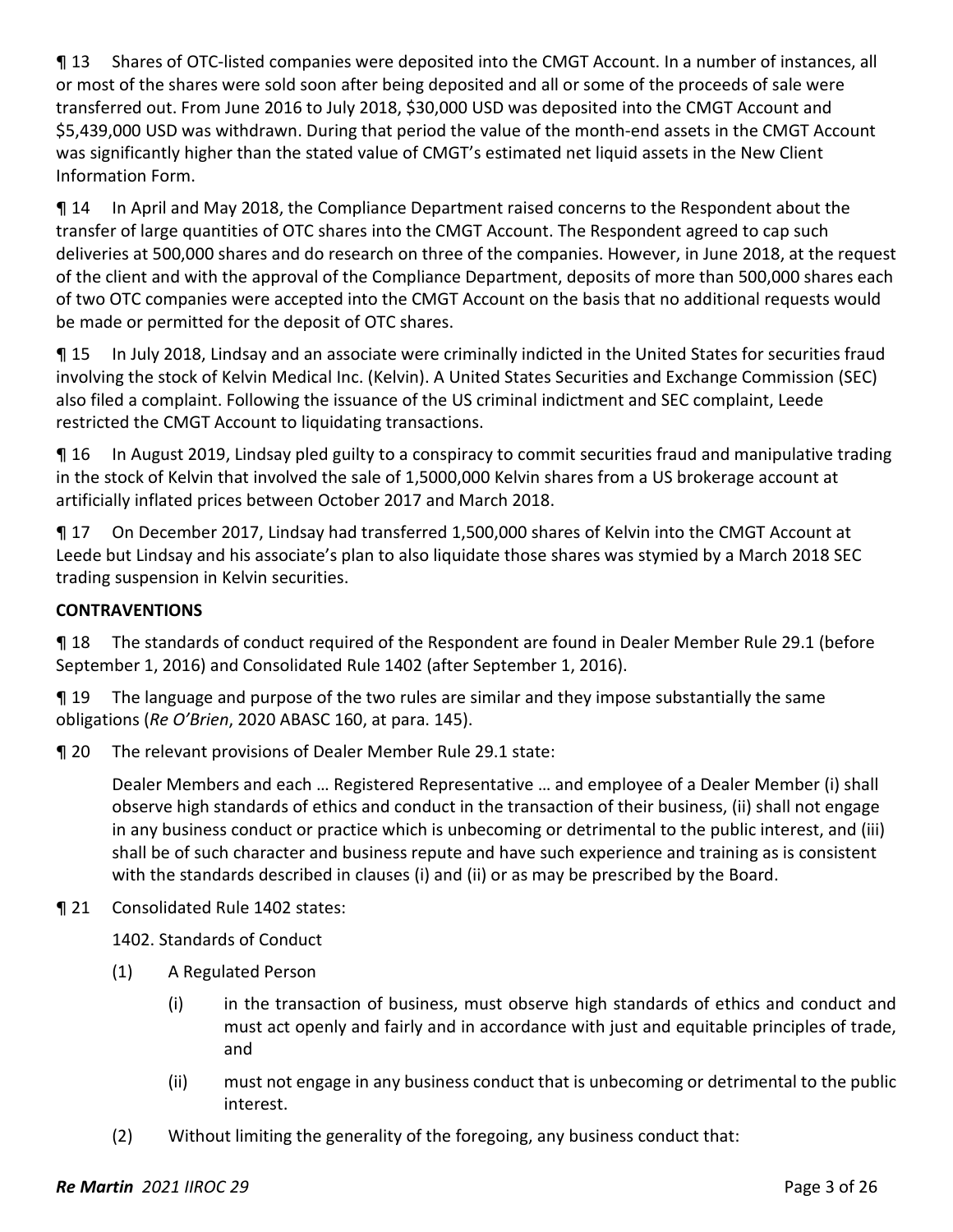- (i) is negligent;
- (ii) fails to comply with a legal, regulatory, contractual, or other obligation, including the rules, requirements, and policies of a Regulated Person;
- (iii) displays an unreasonable departure from standards that are expected to be observed by a Regulated Person; or
- (iv) is likely to diminish investor confidence in the integrity of securities, commodities or derivatives markets may be conduct that contravenes one or more of the standards set forth in subsection 1402(1).

¶ 22 In the Settlement Agreement, the Respondent agrees that between June 2016 and October 2018 investment accounts for which he was responsible generated red flags suggesting that they may have engaged in activity that was suspicious.

¶ 23 The red flags included:

- (a) some of the accounts had foreign jurisdictions associated with them;
- (b) large amounts of shares were deposited into the accounts and were for the most part sold soon afterward;
- (c) the trading was unprofitable;
- (d) all or most of the proceeds from the sales were transferred out;
- (e) little if any funds were deposited into the accounts; and
- (f) the value of the assets in the accounts were often significantly higher than the asset disclosure value in their client account forms.

¶ 24 The Respondent agrees that as the Registered Representative responsible for the investment accounts, he had the primary gatekeeper responsibility to question any activity that may be regarded as suspicious and obtain reasonable explanations to satisfy himself that the activity was legitimate.

¶ 25 The red flags and the inquiries from Leede's Compliance Department at a minimum should have caused the Respondent to question the clients about the activities in the accounts. By failing to make further review and investigation, he failed to fulfill his gatekeeper responsibilities.

#### **CONSIDERATIONS**

#### **HEARING RECORD**

¶ 26 Counsel made oral submissions recommending the Settlement Agreement. We considered their submissions together with:

- (a) a brief from Enforcement Counsel consisting of a written outline of submissions, extracts from the IIROC Dealer Member Rules and Consolidated Rules, the IIROC Sanction Guidelines dated February 2, 2015, and selected IIROC hearing panel settlement decisions; and
- (b) a statement of position from Counsel for the Respondent which the Hearing Panel Chair read into the hearing record.

#### **ROLE OF THE HEARING PANEL**

¶ 27 A hearing panel may accept or reject a settlement agreement, after a settlement hearing (Consolidated Rule 8215(5)). It has no authority to modify the settlement agreement and may not hear facts outside of the settlement agreement without the consent of the parties, unless the Respondent does not appear at the

#### *Re Martin 2021 IIROC 29* Page 4 of 26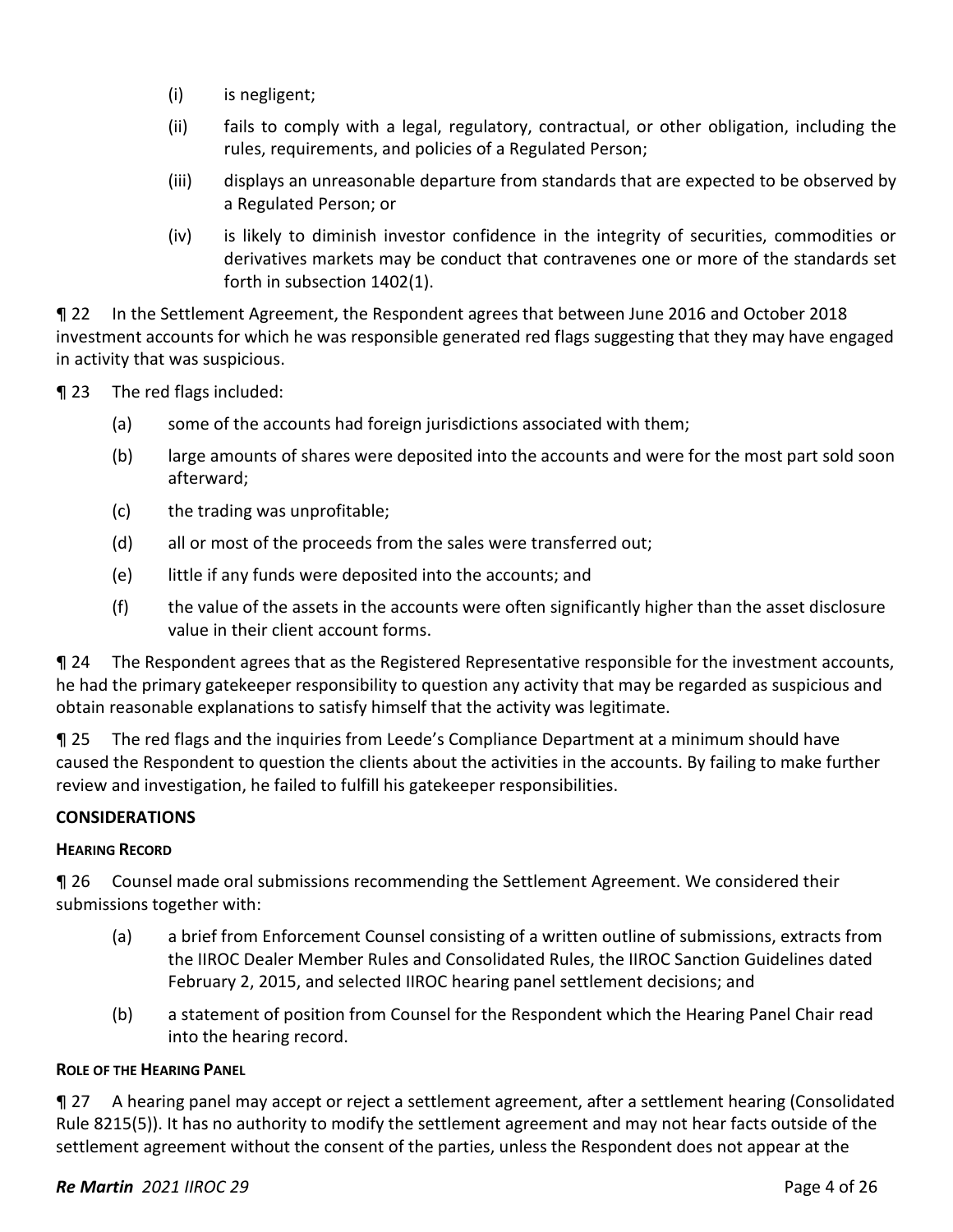settlement hearing (Rule 8428(6)).

¶ 28 A hearing panel is not tasked with deciding whether it would have imposed the same sanctions as those negotiated by the parties in a settlement agreement. Our role is to decide whether the proposed sanctions fall within a reasonable range of appropriateness. Enforcement Counsel referred us to leading IIROC hearing panel decisions explaining the principles that guide our role. Among them is *Re Milewski*, [1999] IDACD No. 17, where the hearing panel stated that:

Although a settlement agreement must be accepted by a District Council before it can become effective, the standards for acceptance are not identical to those applied by a District Council when making a penalty determination after a contested hearing. In a contested hearing, the District Council attempts to determine the correct penalty. A District Council considering a settlement agreement will tend not to alter a penalty that it considers to be within a reasonable range, taking into account the settlement process and the fact that the parties have agreed. It will not reject a settlement unless it views the penalty as clearly falling outside a reasonable range of appropriateness. Put another way, the District Council will reflect the public interest benefits of the settlement process in its consideration of specific settlements.

¶ 29 In exercising our role, we considered the facts in the Settlement Agreement, the IIROC Sanction Guidelines, the parties' submissions for the settlement hearing, and the precedent IIROC hearing panel settlement decisions provided by Enforcement Counsel.

#### **SANCTION CONSIDERATIONS**

¶ 30 The sanctions and costs agreed to in the Settlement Agreement are:

- (a) a fine in the amount of \$82,000 (including disgorgement of approximately \$32,000 in commissions earned by the Respondent in relation to the contraventions); and
- (b) costs in the amount of \$20,000.

¶ 31 Enforcement Counsel referred us to two IIROC hearing panel settlement decisions where the respondents failed to make sufficient inquiries despite red flags generated by related client accounts: *Re Carrigan & Gold* 2019 IIROC 31 and *Re Rowlatt* 2020 IIROC 32.

¶ 32 In *Re Carrigan & Gold*, the two respondents were respectively employed as a Registered Representative and Investment Representative at Hampton Securities. They admitted facilitating suspicious trading over seven months by three related clients through investment accounts that the clients held at Hampton Securities and another Dealer Member. The approved settlement penalty was:

- (a) a \$50,000 and \$20,000 fine, respectively;
- (b) successful completion of the Trader Training Course within six months of approval of the settlement agreement; and
- (c) \$7,500 in costs.

¶ 33 The hearing panel in *Re Carrigan & Gold* considered this penalty to be at the low end of reasonableness for the seriousness, number, and duration of the contraventions involved. It nonetheless approved the settlement having regard to the following factors:

¶26 After serious reflection, the Panel concluded that the appropriate test for settlement approval has been met even though the penalties are close to the edge of being unreasonable and inappropriate. The Panel was also persuaded by the fact that Carrigan and Gold have an otherwise unblemished record, and have directly and indirectly been under strict supervision for a considerable period of time.

¶27 Carrigan and Gold have shown that they are aware of the gravity of their conduct by accepting that the facts amount to a contravention of the IIROC Rules, by submitting to strict supervision, by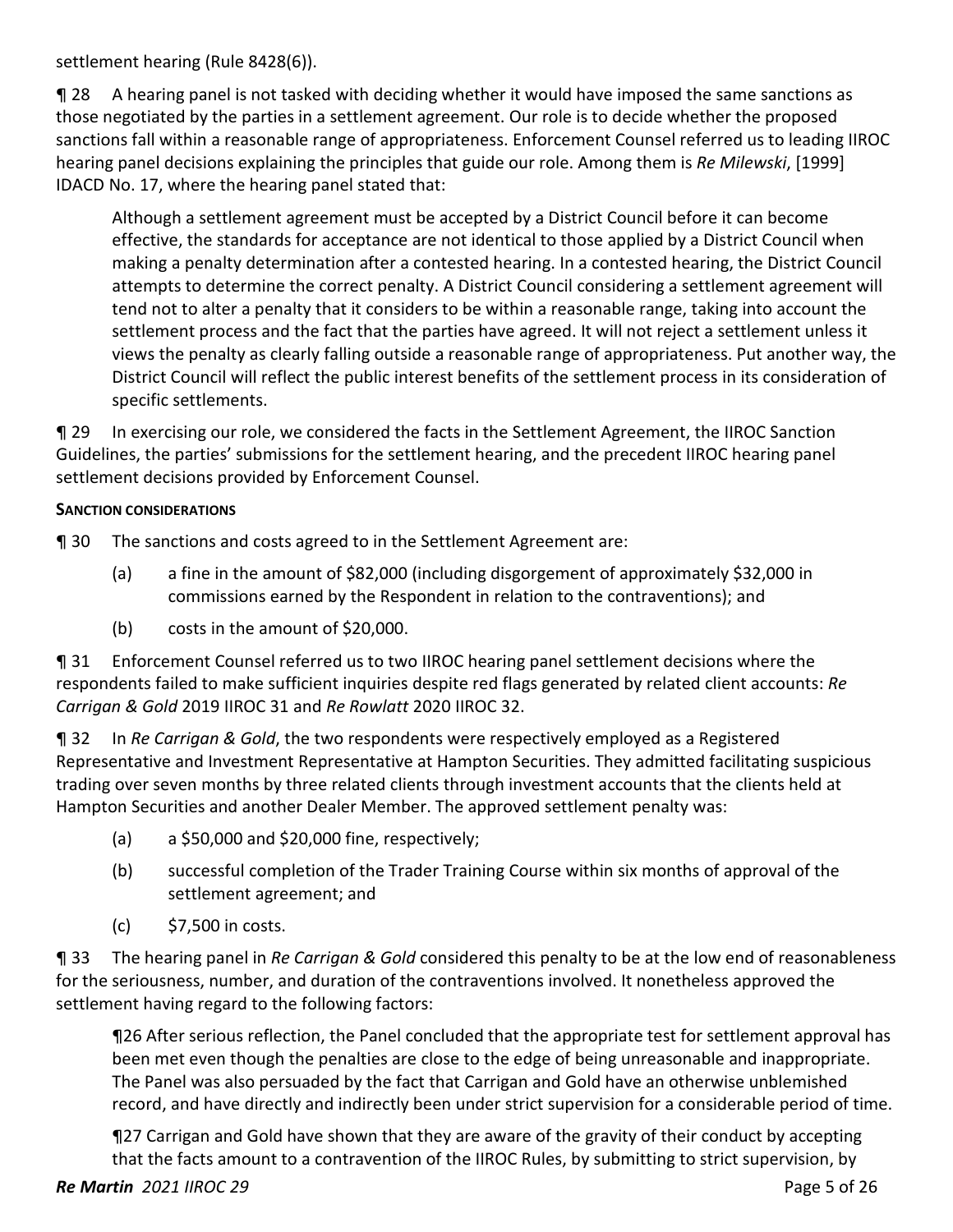negotiating the Settlement Agreement and accepting the proposed penalties.

¶ 34 In *Re Rowlatt,* the respondent was employed as a Registered Representative at Industrial Alliance Securities Inc. He admitted to facilitating suspicious trading over 12 months by four related clients through investment accounts the clients held at Industrial Alliance Securities Inc. The approved settlement penalty was:

- (a) a \$50,000.00 fine (which included full disgorgement of commissions earned);
- (b) successful completion of the Trader Training Course within six months of approval of the settlement agreement; and
- (c) \$7,500 in costs.

¶ 35 The hearing panel in *Re Rowlatt* considered his misconduct to be somewhat less egregious than the respondents' misconduct in *Re Carrigan & Gold*.

¶ 36 The Sanction Guidelines outline sanction principles and a list of factors that are commonly relevant in imposing sanctions.

¶ 37 The sanction should be both significant enough to prevent and discourage future misconduct by the Respondent and to deter others from engaging in similar misconduct. An appropriate balance should be struck between the Respondent's specific misconduct and industry expectations of an appropriate sanction for such misconduct. The sanction should be proportionate to the Respondent's misconduct, similar to sanctions imposed for similar contraventions in similar circumstances, and adjusted for relevant mitigating and aggravating factors.

¶ 38 The reasonable range of sanctions depends on the facts of a particular case and the circumstances of the conduct. Several factors are relevant for this case.

¶ 39 There was a significant number of transactions and red flags indicating suspicious activity, the Respondent engaged in a pattern of failing to fulfill his gatekeeper responsibilities, and the misconduct occurred over a significant period (26 months).

¶ 40 The red flags and Compliance Department inquiries should have caused the Respondent to question the clients about the activities in their accounts. However, although the misconduct was serious, Enforcement Counsel submitted that it was more aptly characterized as negligent than intentional, willful, or reckless with respect to regulatory requirements.

¶ 41 The Respondent has been an Approved Person since 1984 and has no prior disciplinary history.

¶ 42 Under the Settlement Agreement the Respondent will disgorge the approximately \$32,000 in commissions that he earned from the misconduct.

¶ 43 The Respondent agreed to the Settlement Agreement before the issuance of a Statement of Allegations, reducing the resources IIROC Staff had to devote to the prosecution of this matter, and leading to a more expeditious resolution. The parties engaged in extensive negotiations for which the Respondent was represented by experienced counsel.

¶ 44 In the settlement hearing, counsel for both parties impressed upon us that the Respondent cooperated fully with Enforcement Staff, was extremely responsive to their inquiries, accepted that he ought to have been more vigilant, and took full responsibility for the misconduct.

¶ 45 Bearing in mind that each case turns on its own facts, we noted that the duration of the Respondent's misconduct (26 months) is considerably longer than the misconduct in *Re Carrigan & Gold* (7 months) or *Re Rowlatt* (12 months). We also noted that the Respondent has been in the industry for many years and his misconduct has been characterized as negligent yet, unlike *Re Carrigan & Gold* and *Re Rowlatt*, the proposed penalty does not address supervision or re-training.

## *Re Martin 2021 IIROC 29* Page 6 of 26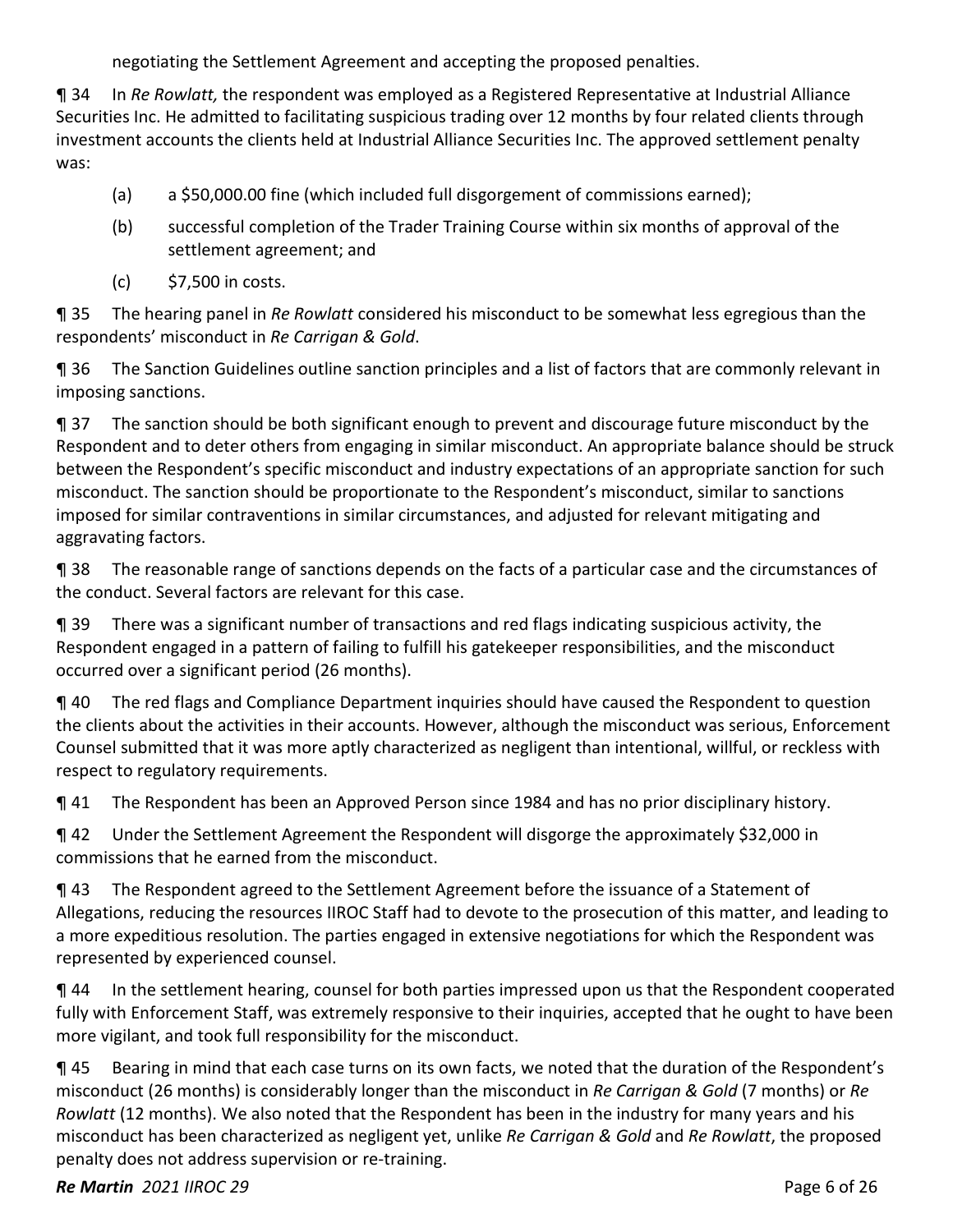¶ 46 Enforcement Counsel informed us that these considerations were not overlooked, and Enforcement Staff were confident from the Respondent's forthrightness and responsiveness to their inquiries that it was not necessary to impose supervision or re-training requirements in the Settlement Agreement. Counsel for the Respondent reiterated his client's early and full cooperation with Enforcement Staff and agreement to both a substantial fine (\$50,000) and the disgorgement of his commissions (\$32,000) earned from the misconduct.

¶ 47 The Respondent's misconduct is generally similar to the misconduct in *Re Carrigan & Gold* and *Re Rowlatt*. It is at least as, if not more, egregious in scope than the misconduct in those cases. We were nonetheless satisfied with the above explanations which incorporate the important mitigating factors of early and full cooperation by the Respondent. On that basis we concluded that the proposed sanctions are within a reasonable range of appropriateness and approved the Settlement Agreement.

## **CONCLUSION**

¶ 48 We approved the Settlement Agreement on November 19, 2021, the date of the settlement hearing.

¶ 49 In accordance with the terms of the Settlement Agreement, the agreed sanctions and costs are payable within 30 days of our acceptance of the Settlement Agreement, unless the parties agree otherwise.

Dated at Victoria this 10 day of December, 2021.

Susan E. Ross

Brad Doney

Nigel Potts

#### **SETTLEMENT AGREEMENT**

#### **PART I – INTRODUCTION**

1. The Investment Industry Regulatory Organization of Canada ("IIROC") will issue a Notice of Application to announce that it will hold a settlement hearing to consider whether, pursuant to Section 8215 of the Consolidated Enforcement, Examination and Approval Rules of IIROC, a hearing panel ("Hearing Panel") should accept the settlement agreement ("Settlement Agreement") entered into between the staff of IIROC ("Staff") and the Respondent, Larry Martin ("Martin").

## **PART II – JOINT SETTLEMENT RECOMMENDATION**

2. Staff and Martin jointly recommend that the Hearing Panel accept this Settlement Agreement in accordance with the terms and conditions set out below.

#### **PART III – AGREED FACTS**

3. For the purposes of this Settlement Agreement, Martin agrees with the facts as set out in Part III of this Settlement Agreement

#### **Overview**

- 4. Investment accounts for which Martin had responsibility generated a number of indicators or red flags which suggested that they may have engaged in activity that was suspicious.
- 5. The red flags included the following:
	- some of the accounts had foreign jurisdictions associated with them;
	- large amounts of shares were deposited into the accounts and for the most part were sold shortly thereafter;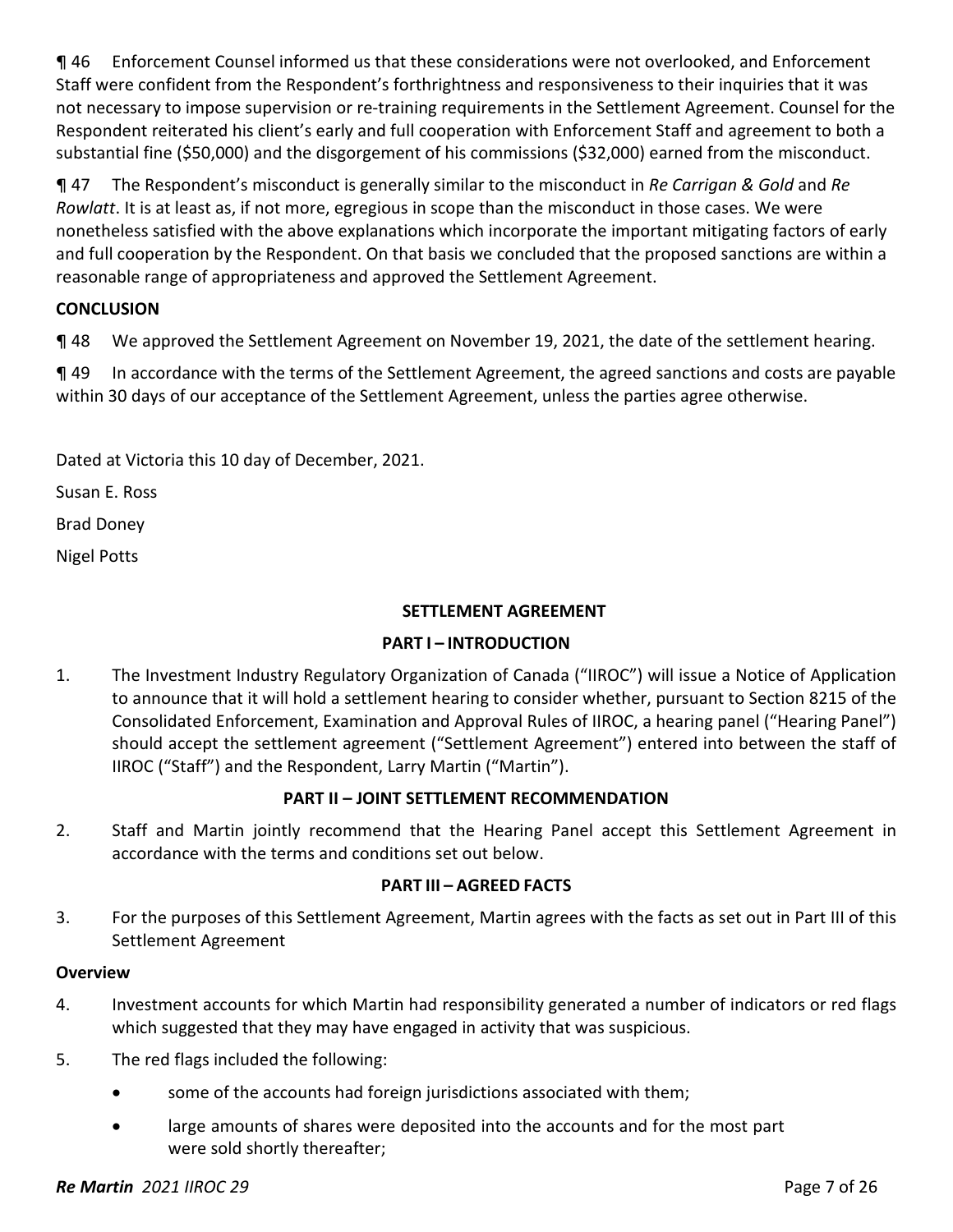- the trading was unprofitable;
- all or most of the proceeds from the sales were transferred out;
- little if any funds were actually deposited into the accounts; and
- the value of the assets in the accounts were often significantly higher than the asset disclosure value in their client account forms.
- 6. These red flags and a number of inquiries from Leede Jones Gable Inc.'s Compliance Department at a minimum should have caused Martin to question the clients about the activity in the accounts.
- 7. In all of the circumstances, Martin did not adequately fulfill his gatekeeper responsibilities.
- 8. This Settlement Agreement first details a number of red flags in relation to a group of corporate investment accounts and then details a number of red flags in relation to the investment account of CMGT Inc. ("CMGT").

#### **Registration History**

- 9. Martin has worked in the securities industry as a Registered Representative since 1984.
- 10. Since 2004, he has worked at Leede Jones Gable Inc. ("Leede") as a Registered Representative (Securities, Retail), Executive, and Director.
- 11. From 2009 to 2021, Martin was also a Supervisor at Leede.

#### **The Corporate Investment Accounts**

- 12. At all material times, Martin was the Registered Representative for the following four corporate investment accounts at Leede:
	- i. the T Corp. account (the "T Account") that was opened in June 2016;
	- ii. the H Ltd. account (the "H Account") that was opened in April 2017;
	- iii. the K Ltd. account (the "K Account") that was opened in May 2017; and
	- iv. the J Corp. account (the "J Account") which was opened in March 2018 (collectively, the "Corporate Accounts").
- 13. The Corporate Accounts were used principally as trade execution accounts for investments made by the clients on their initiative in speculative, high risk companies. The clients relied on Martin for his trade execution experience and expertise.

#### **Red Flags in Relation to the Corporate Accounts**

14. The following red flags indicated that some or all of the Corporate Accounts may have engaged in activity that was suspicious.

#### **(i) Same Individuals Associated with a Number of the Corporate Accounts**

- 15. RL and RW were associated with a number of the Corporate Accounts.
- 16. RL was the sole owner of T Corp. and the beneficial owner of the T Account.
- 17. RL referred the H Account and the K Account to Martin.
- 18. RW was the sole owner of H Ltd. and the beneficial owner of the H Account.
- 19. RW was also the president of K Ltd. Although he was not the beneficial owner of the K Account, he personally guaranteed it and he had trading authorization for the account.
- **(ii) Multiple Foreign Jurisdictions Associated with Two of the Corporate Accounts**

#### *Re Martin 2021 IIROC 29* Page 8 of 26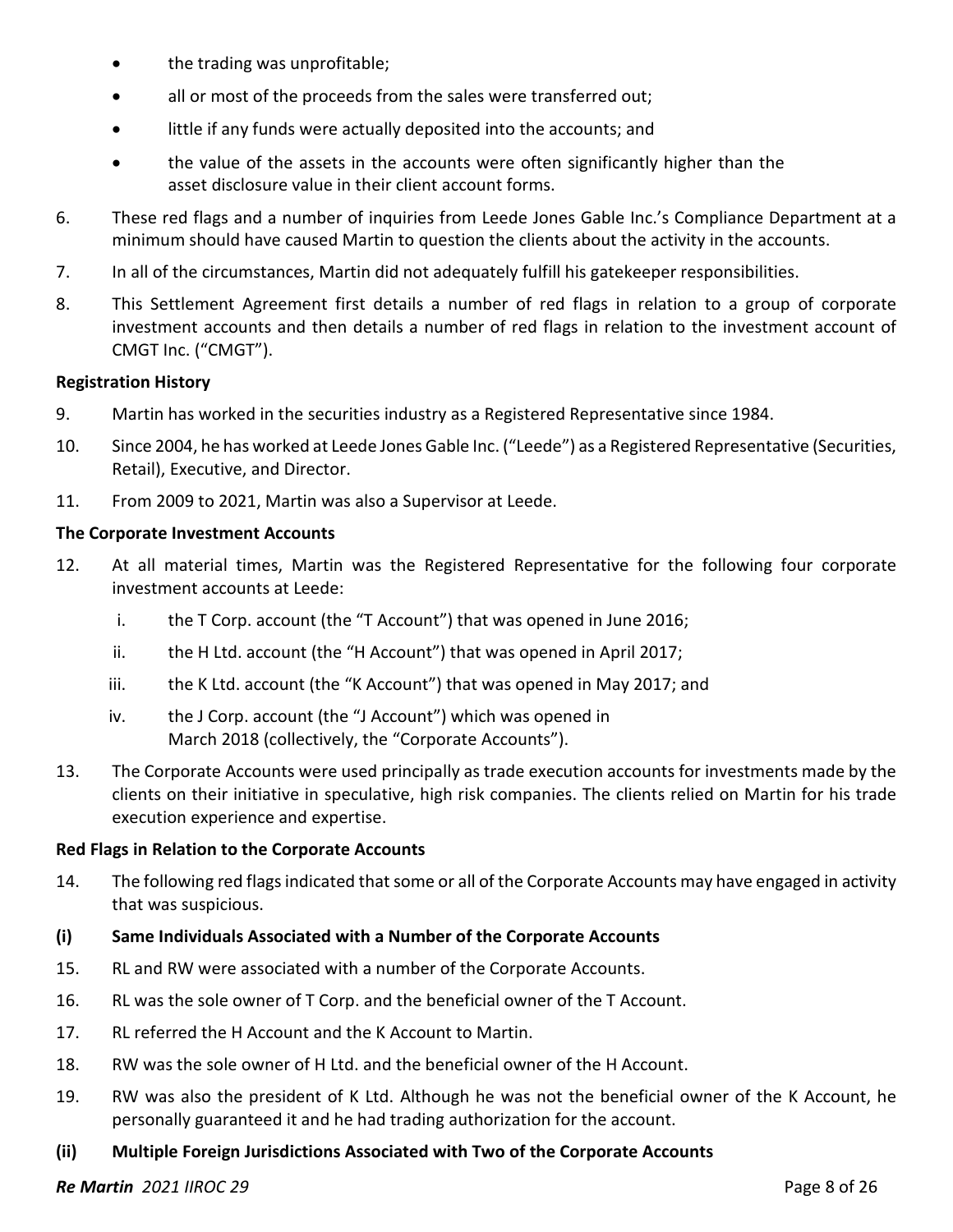- 20. The H Account and the K Account had multiple foreign jurisdictions associated with each of them.
- 21. The New Client Account Form ("NCAF") that was completed for the H Account indicated that:
	- it was a holding company incorporated in the Marshall Islands;
	- its corporate mailing address was in the United Kingdom;
	- its corporate bank account was at a financial institution in St. Vincent and the Grenadines; and
	- RW was a Canadian citizen who resided in the Czech Republic, as noted above he was the sole owner of H Ltd. and the beneficial owner of the H Account.
- 22. In November 2017, the corporate mailing address for the H Account was changed to an address in Australia.
- 23. In December 2017, the corporate bank account for the H Account was changed to a financial institution in Canada.
- 24. The NCAF that was completed for the K Account indicated that:
	- it was an equity investment and holding company incorporated in Hong Kong;
	- its corporate mailing address was in Hong Kong;
	- its corporate bank account was with a financial institution in St. Vincent and the Grenadines;
	- GZ was the sole owner of K Ltd. and the beneficial owner of the K Account;
	- GZ was a citizen of and lived in Switzerland; and
	- as noted above, RW who was the president of K Ltd., resided in the Czech Republic.
- 25. In June 2018, an updated NCAF was completed for the K Account; it indicated that K Ltd. was incorporated pursuant to the laws of the Republic of Marshall Islands and that the address of the head office was still located in Hong Kong.
- 26. In July 2018, the K Account changed its corporate bank account to a financial institution in Canada.

#### **(iii) Unprofitable Trading**

- 27. As detailed in Schedule "A", large amounts of shares of companies that were listed on both the Canadian Securities Exchange and the OTC Markets Group in the United States (OTC) were deposited into the Corporate Accounts, often by way of physical share certificates.
- 28. Generally, the Corporate Accounts sold or attempted to sell all the shares immediately upon receipt.
- 29. Overall each of the accounts lost money on the sales.
- 30. In particular, between May 2018 and August 2018, the:
	- T Account received five share deposits which were sold at a total net loss of \$902,217;
	- H Account received two share deposits which were sold at a total net loss of \$17,080;
	- K Account received two share deposits which were sold at a total net loss of \$697,775; and
	- J Account received two share deposits that were sold at a total net loss of \$270,784.

#### **(iv) Proceeds of Sale of Shares Were Transferred Out Shortly After Sale**

- 31. As detailed in Schedule "B", in most instances, shortly after the shares were sold, all or most of the proceeds from the sale were transferred out of the Corporate Accounts.
- 32. Further, as detailed in Schedule "C", for the most part, little if any funds were actually deposited into

#### *Re Martin 2021 IIROC 29* Page 9 of 26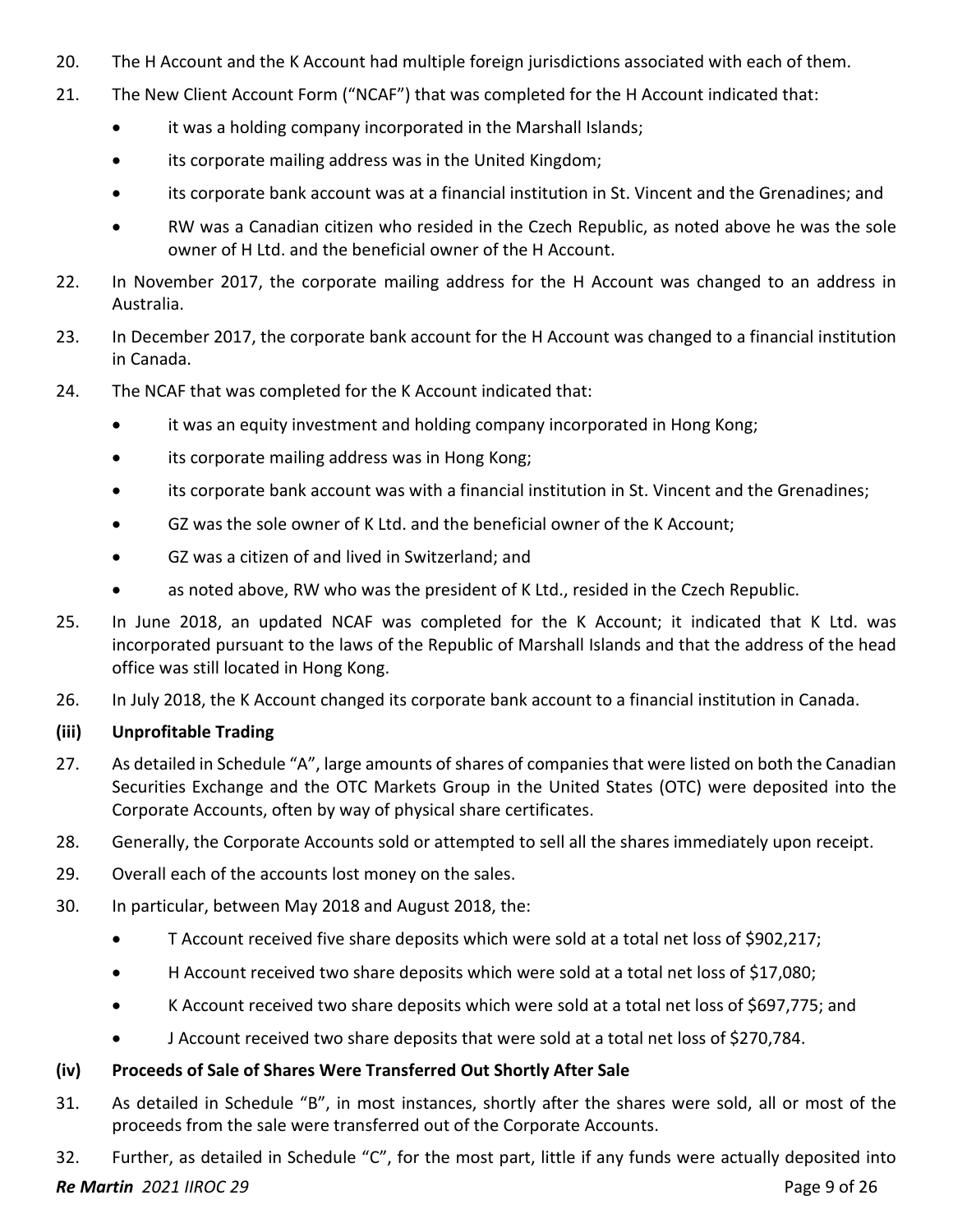each of the Corporate Accounts.

- 33. In particular, between December 2017 and October 2018:
	- \$186,800 was deposited into the T Account and \$1,466,799 was withdrawn;
	- \$30,500 was deposited into the H Account and \$681,500 was withdrawn;
	- no funds were deposited into the K Account and \$801,700 was withdrawn; and
	- \$154,100 was deposited into the J account and \$294,787 was withdrawn.

### **(v) Shares of the Same Issuers Were Deposited into Some of the Corporate Accounts**

- 34. As detailed in Schedule "D", in a number of instances shares of the same issuer were deposited into some of the Corporate Accounts around the same time.
- 35. In particular, between May 2018 and August 2018, shares of:
	- Marapharm Ventures Inc. were deposited into the T Account and the K Account;
	- Abattis Bioceuticals Corp. were deposited into the T Account and H Account;
	- BLOK Technologies Inc. were deposited into the T Account, the K Account, and the J Account; and
	- New Point Exploration Corp. were deposited into the T Account and the H Account.

## **(vi) Assets in Some Accounts were Significantly Higher than Stated Value in NCAFs**

- 36. As detailed in Schedule "E", in the eleven months between December 2017 and October 2018, the value of the holdings in the T Account, H Account, and K Account were often significantly higher than the stated value of the estimated net liquid assets in the NCAFs.
- 37. The NCAF for the T Account indicated that it had estimated net liquid assets of \$300,000. For seven of the eleven months, the value of the month-end assets was well over \$300,000.
- 38. The NCAF for the H Account indicated that it had estimated net liquid assets of \$50,000. For nine of the eleven months, the value of the month-end assets was well over \$50,000.
- 39. Up until late September 2018, the NCAF for the K Account indicated that it had estimated net liquid assets of \$50,000. For seven of the eleven months, the value of the month-end assets was well over \$50,000.
- 40. On September 25, 2018, K Ltd. updated its account information to change the company's financial information to an estimated total net worth of \$3,000,0000.

## **Multiple Compliance Inquiries in Relation to the Corporate Accounts**

- 41. On a number of occasions, Leede's Compliance Department raised concerns regarding the Corporate Accounts.
- 42. Firstly, by way of a June 19, 2018 email, a Leede Compliance Officer asked Martin to provide information as to why on three to four occasions the T Account placed orders for Marapharm Ventures Inc. and shortly thereafter the K Account placed orders for the same stock.
- 43. By way of a June 19, 2018 email, Martin responded that:

There is no relationship between the corp*{orate*} clients except *T Corp. (RL)*  referred me to *RW (K Ltd.)*. They both delivered in positions. They both acted independently on these positions. Either they called me or gave me instructions to sell at either market prices or at market. The market has been active.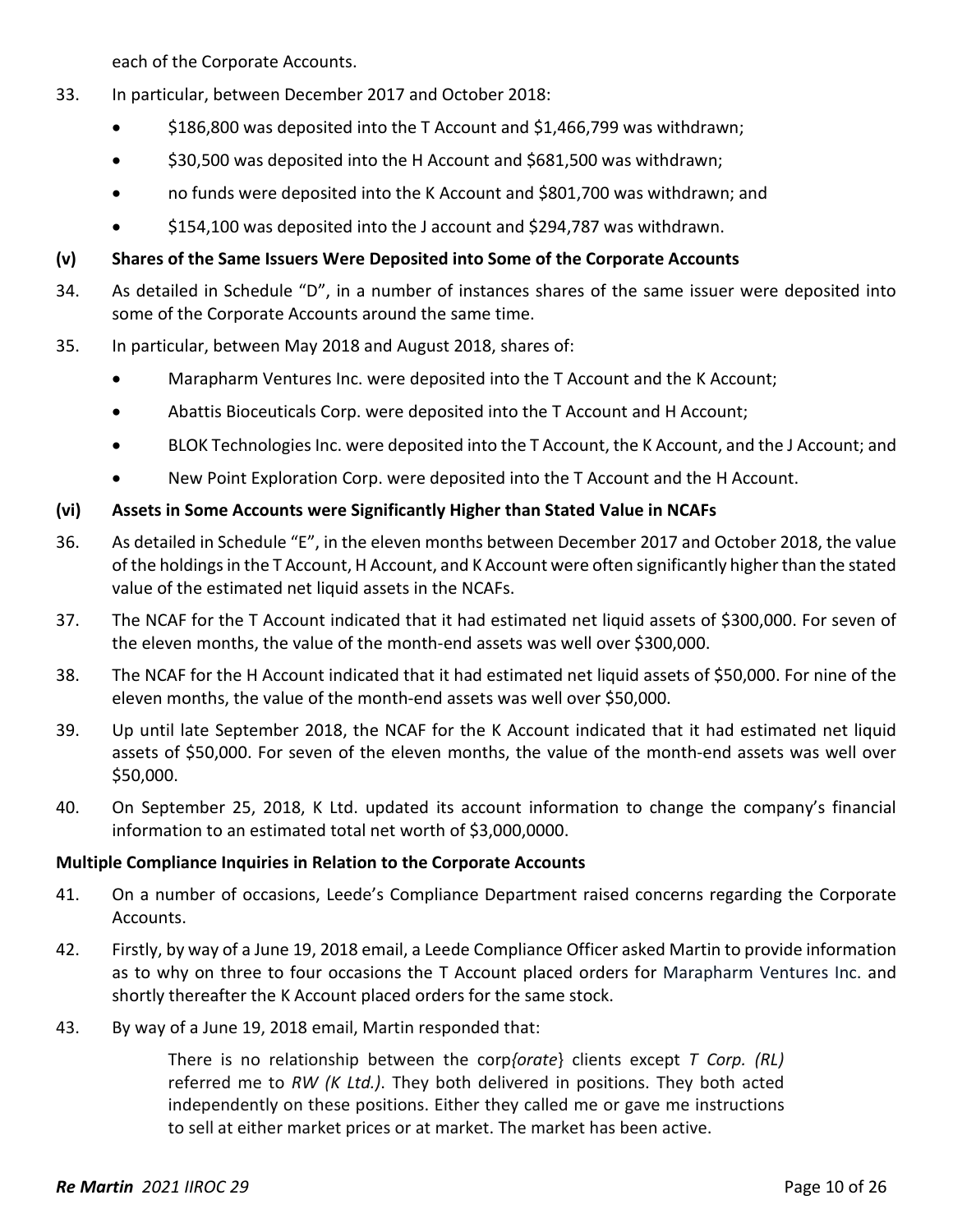- 44. However, Martin was aware that RL and RW were friends who sometimes conferred with one another about selling common positions even though they were otherwise independent of one another.
- 45. Secondly, in August 2018, the Leede Compliance Department made an inquiry regarding the frequency of deposits and withdrawals associated with the J Account.
- 46. In June 2018, there were five cheque withdrawals from the J Account for amounts no larger than \$3,000 each.
- 47. In July 2018, there were seven cheque withdrawals from the J Account for amounts no larger than \$2,000 each.
- 48. On August 1, 2018 a cheque for \$100,000 was deposited into the J Account and on the same day \$5,000 was withdrawn from the account.
- 49. By way of an August 1, 2018 email to Martin, a Leede Compliance Officer wrote:

…there have been an uncommonly high volume of deposits in and check requests (mostly) out of the account – with minimal transactions. There is this \$100,000 bank draft today, but the client is also requesting a \$5,000 cheque out today as well – and has requested small amounts recently. Are you aware of some type of strategy that this client is engaging in?

- 50. By way of an email on the same day, Martin responded that the client was holding funds in the account in anticipation of participating in an initial public offering, but that the client "draws money from time to time". However, Martin never questioned the client specifically about the withdrawals before responding to the inquiry.
- 51. From August 3, 2018 to August 28, 2018 there were eight cheque withdrawals for amounts no larger than \$2,000 and one withdrawal for \$36,860.
- 52. Thirdly, by way of a September 17, 2018 email to Leede's Chief Compliance Officer, a Leede Compliance Officer noted that K Ltd. might "be grossly underestimating their Liquid Asset and Net Worth values".
- 53. The July 2018 NCAF update for the K Account indicated that it had liquid assets of \$50,000 whereas in total between July and August 2018, over \$800,000 had been transferred out of the K Account.
- 54. As a result, Martin was directed to ask K Ltd. to update its NCAF and to explain the big increase in liquid assets and annual income. K Ltd. submitted an updated NCAF and by way of a September 24, 2018 email, it wrote that:

The explanation is easy. The company has become much more active and is doing very well in these market conditions.

55. However, as noted above, overall, the K Account had incurred a loss on the sell orders that it had placed.

#### **The CMGT Account**

- 56. In April 2016, CMGT opened a corporate investment account at Leede (the "CMGT Account"). At all material times, Martin was the Registered Representative who was responsible for the CMGT Account.
- 57. The NCAF for the CMGT Account indicated that:
	- it was a company that was incorporated and had its head office in the Cayman Islands;
	- it was in the investing business;
	- Oliver-Barret Lindsay ("Lindsay") was the beneficial owner of the CMGT Account;
	- Lindsay was the only individual who had trading authorization for the CMGT Account; and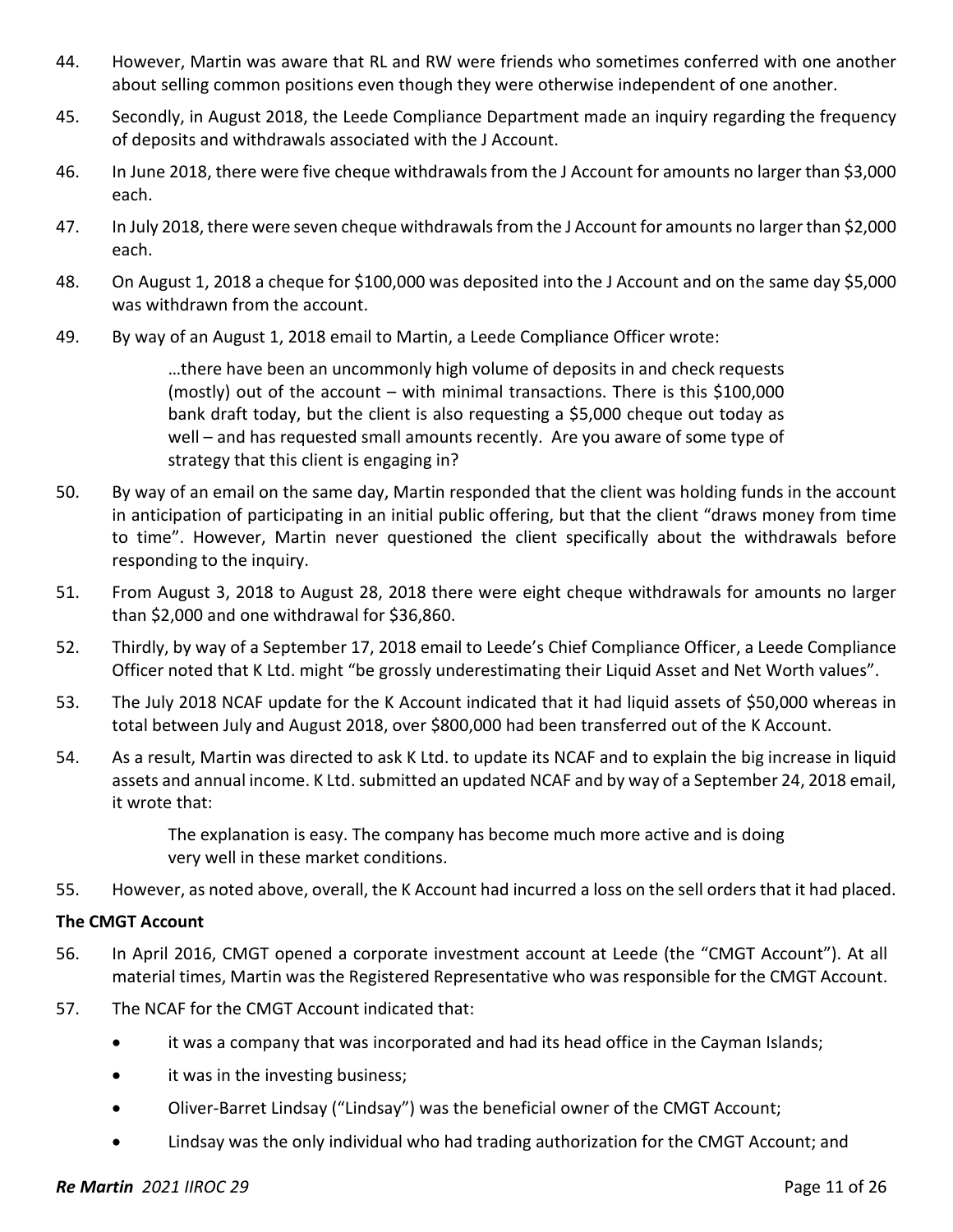- Lindsay was a Canadian citizen who resided in the Cayman Islands.
- 58. Martin believed that CMGT was Lindsay's personal holding company. However, in actual fact CMGT was a Cayman Islands based broker-dealer which Lindsay owned.

#### **Red Flags in Relation to the CMGT Account**

59. The following red flags indicated that the CMGT Account may have engaged in activity that was suspicious.

#### **(i) Deposit of OTCC Listed Shares in CMGT Account**

60. As detailed in Schedule "F", between July 2016 and June 2018, shares of companies that were listed on the OTC were deposited into the CMGT Account.

#### **(ii) Proceeds of Sale of Shares Were Transferred Out Shortly After Sale**

- 61. As detailed in Schedule "G", in a number of instances all or some of the shares were sold shortly after they were deposited into the CMGT Account. All or most of the proceeds were transferred out.
- 62. As detailed in Schedule "H", from June 2016 to July 2018, \$30,000 USD was deposited into the CMGT Account and \$5,439,000 USD was withdrawn.

#### **(iii) Assets in Some Accounts were Significantly Higher than Stated Value in NCAF**

- 63. The NCAF for the CMGT Account indicated that it had:
	- estimated net liquid assets of \$2,000,000; and
	- estimated net fixed assets of \$6,000,000.
- 64. As detailed in Schedule "I", between August 2016 and June 2018, the value of the month-end assets in the CMGT Account were significantly higher than the stated value of the estimated net liquid assets that were listed in the NCAF.

#### **Leede Compliance Inquiries in Relation to the CMGT Account**

- 65. Leede's Compliance Department raised concerns regarding the CMGT Account.
- 66. By way of an April 10, 2018 email to Martin, a Leede Compliance Officer asked about the impending transfer into the CMGT Account of a large number of shares of the following OTC listed companies:
	- 60,000,000 shares of Andiamo Corp.;
	- 5,000,000 shares of Adama Technologies;
	- 475,000 shares of Massroots; and
	- 238,000 shares of First Priority Tax Solutions.
- 67. By way of an April 10, 2018 email to the Leede Compliance Officer, Martin agreed that the transfer in of large quantities of OTC shares was not the kind of business Leede wanted to attract.
- 68. Ultimately, Martin decided to only accept the transfer of 475,000 shares of Massroots and 238,000 shares of First Priority Tax Solutions.
- 69. By way of a May 4, 2018 email, a Leede Compliance Officer, among other things, noted that the CMGT Account clearly has an interest in OTC listed companies and he asked Martin if he knew much about three of the OTC listed companies the account held.
- 70. By way of a May 6, 2018 email, Martin replied that he would do some research on the three companies and that as a proactive measure he would cap any deliveries in of OTC stocks at 500,000 shares.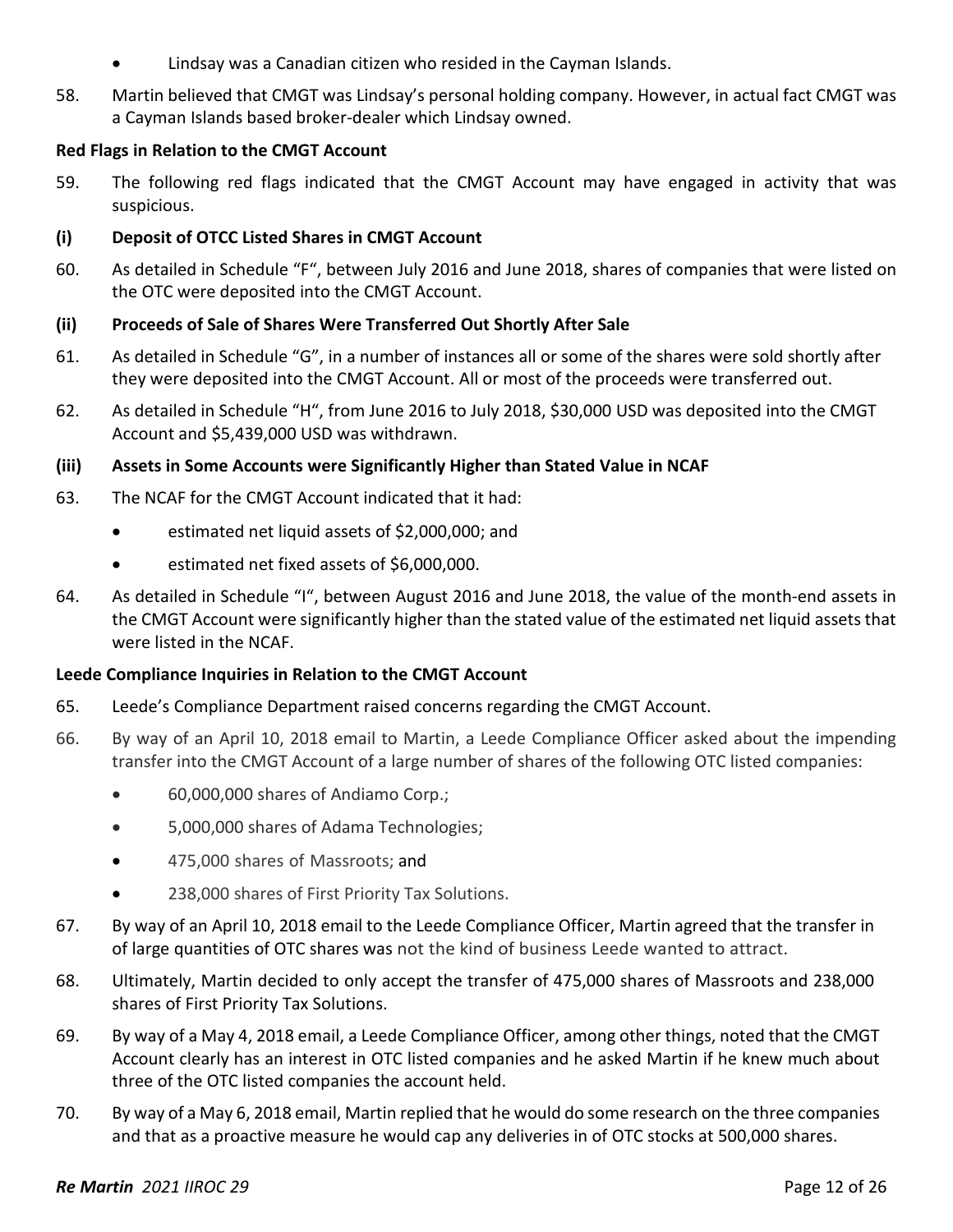- 71. However, in June 2018 at the request of the client and with the approval of the Leede Compliance Department the following share deposits of OTC stock were accepted for the CMGT Account on the basis that there would be no additional requests or permitted receipt of OTC stock for the CMGT Account:
	- 525,000 shares of Predictive Technology were deposited into the CMGT Account by way of two transfers, one on June 1, 2018 and the second on June 6, 2018; and
	- 650,464 shares of Job Location Map were deposited into the CMGT Account by way of two transfers, one on June 1, 2018 and the second on June 15, 2018.

#### **Lindsay Indicted in US for Securities Fraud Crime**

- 72. On July 13, 2018, the U.S. Attorney's Office of the Southern District of California announced that Lindsay and Gannon Giguiere ("Giguiere") had been indicted by a federal grand jury for participating in a securities fraud crime that involved manipulating the market for the stock of Kelvin Medical Inc. (the "criminal indictment").
- 73. In addition, on July 16, 2018, the US Securities and Exchange Commission (SEC) announced that on July 6, 2018, it had filed a complaint in the U.S. District Court in the Southern District of California, which, among other things, alleged that, Lindsay and Giguiere conducted a fraudulent scheme in the common stock of Kelvin Medical Inc. ("Kelvin Medical"), which purported to be in the medical-device business.
- 74. Following the issuance of the criminal indictment and the SEC complaint, Leede restricted the CMGT Account to liquidating transactions.
- 75. In relation to the criminal indictment, in August 2019, Lindsay pled guilty to a charge of conspiracy to commit securities fraud and manipulative trading. To date, he has not been sentenced.
- 76. In his Plea Agreement, Lindsay admitted that from in or around October 2017 through to at least as late as March 2018, he helped perpetrate a manipulative trading scheme involving the stock of Kelvin Medical. In furtherance of the scheme:
	- In or about October 2017, Giguiere, through an entity he controlled bought 1,500,000 shares of Kelvin Medical stock.
	- In or about November 2017, Giguiere caused 1,500,000 shares of Kelvin Medical stock to be deposited into an US brokerage account.
	- Between October 2017 and December 2017, Giguiere obtained an additional 1,500,000 shares of Kelvin Medical stock and he caused those shares to be deposited in a brokerage account at CMGT that was in the name of a nominee entity that Lindsay controlled.
	- From on or about November 29, 2017 through on or about January 16, 2018, Giguiere sold, or caused to be sold, 1,500,000 shares of Kelvin Medical from the US brokerage account. These sales took place at prices that were artificially inflated by and through the manipulative trading scheme.
- 77. On December 5, 2017, Lindsay transferred 1,500,000 shares of Kelvin Medical into the CMGT Account at Leede.
- 78. As noted in the SEC complaint, Giguiere and Lindsay's plan to liquidate the second tranche of 1,500,000 shares of Kelvin Medical was stymied on March 19, 2018, when the SEC suspended trading in Kelvin Medical's securities for a period of ten business days.
- 79. The SEC complaint is still ongoing.

#### **Conclusion**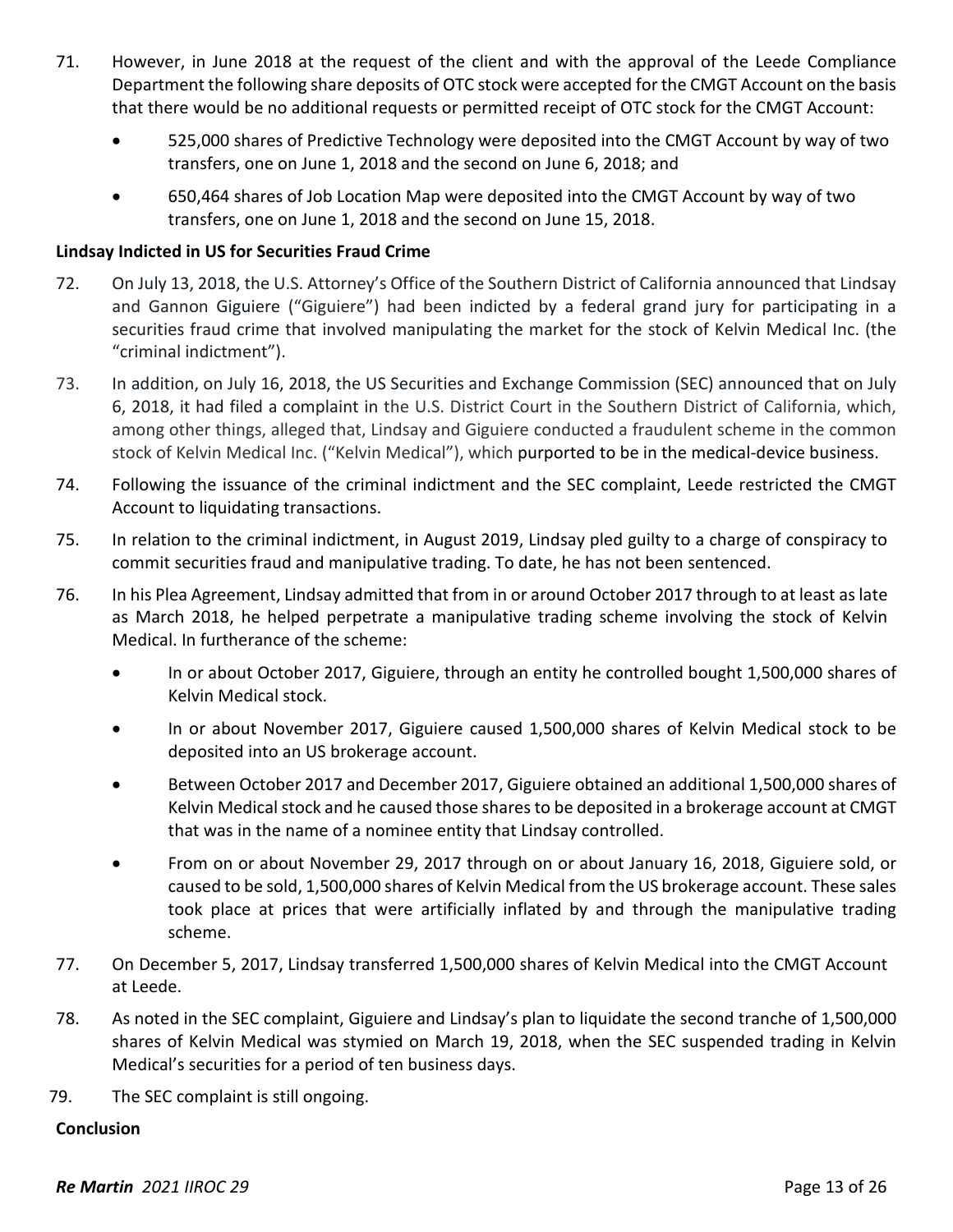- 80. As the responsible Registered Representative for the Corporate Accounts and the CMGT Account, Martin had the primary gatekeeper responsibility to question any activity that may be regarded as suspicious and to obtain reasonable explanations to satisfy himself that the activity was legitimate.
- 81. In light of all the foregoing circumstances, further review and investigation was warranted by Martin in respect of the above-described account activity. By failing to make further review and investigation, Martin failed to fulfill his gatekeeper responsibilities.

#### **PART IV – CONTRAVENTIONS**

82. By engaging in the conduct described above, Martin committed the following contravention:

Between June 2016 and October 2018, Martin failed to fulfill his gatekeeper responsibilities, contrary to Dealer Member Rule 29.1 (before September 1, 2016) and Consolidated Rule 1400 (after September 1, 2016).

#### **PART V – TERMS OF SETTLEMENT**

- 83. Martin agrees to the following sanctions and costs:
	- a) a fine in the amount of \$82,000 (which includes disgorgement of the approximately \$32,000 in commissions earned by Martin in relation to the contravention); and
	- b) costs in the amount of \$20,000.
- 84. If this Settlement Agreement is accepted by the Hearing Panel, Martin agrees to pay the amounts referred to above within 30 days of such acceptance unless otherwise agreed between Staff and Martin.

#### **PART VI – STAFF COMMITMENT**

- 85. If the Hearing Panel accepts this Settlement Agreement, Staff will not initiate any further action against Martin in relation to the facts set out in Part III and the contraventions in Part IV of this Settlement Agreement, subject to the provisions of the paragraph below.
- 86. If the Hearing Panel accepts this Settlement Agreement and Martin fails to comply with any of the terms of the Settlement Agreement, Staff may bring proceedings under Rule 8200 against Martin. These proceedings may be based on, but are not limited to, the facts set out Part III of this Settlement Agreement.

#### **PART VII – PROCEDURE FOR ACCEPTANCE OF SETTLEMENT**

- 87. This Settlement Agreement is conditional on acceptance by the Hearing Panel.
- 88. This Settlement Agreement shall be presented to a Hearing Panel at a settlement hearing in accordance with the procedures described in Sections 8215 and 8428, in addition to any other procedures that may be agreed upon between the parties.
- 89. Staff and Martin agree that this Settlement Agreement will form all of the agreed facts that will be submitted at the settlement hearing, unless the parties agree that additional facts should be submitted at the settlement hearing. If Martin does not appear at the settlement hearing, Staff may disclose additional relevant facts, if requested by the Hearing Panel.
- 90. If the Hearing Panel accepts the Settlement Agreement, Martin agrees to waive all rights under the IIROC Rules and any applicable legislation to any further hearing, appeal and review.
- 91. If the Hearing Panel rejects the Settlement Agreement, Staff and Martin may enter into another settlement agreement or Staff may proceed to a disciplinary hearing based on the same or related allegations.
- 92. The terms of this Settlement Agreement are confidential unless and until this Settlement Agreement has

#### *Re Martin 2021 IIROC 29* Page 14 of 26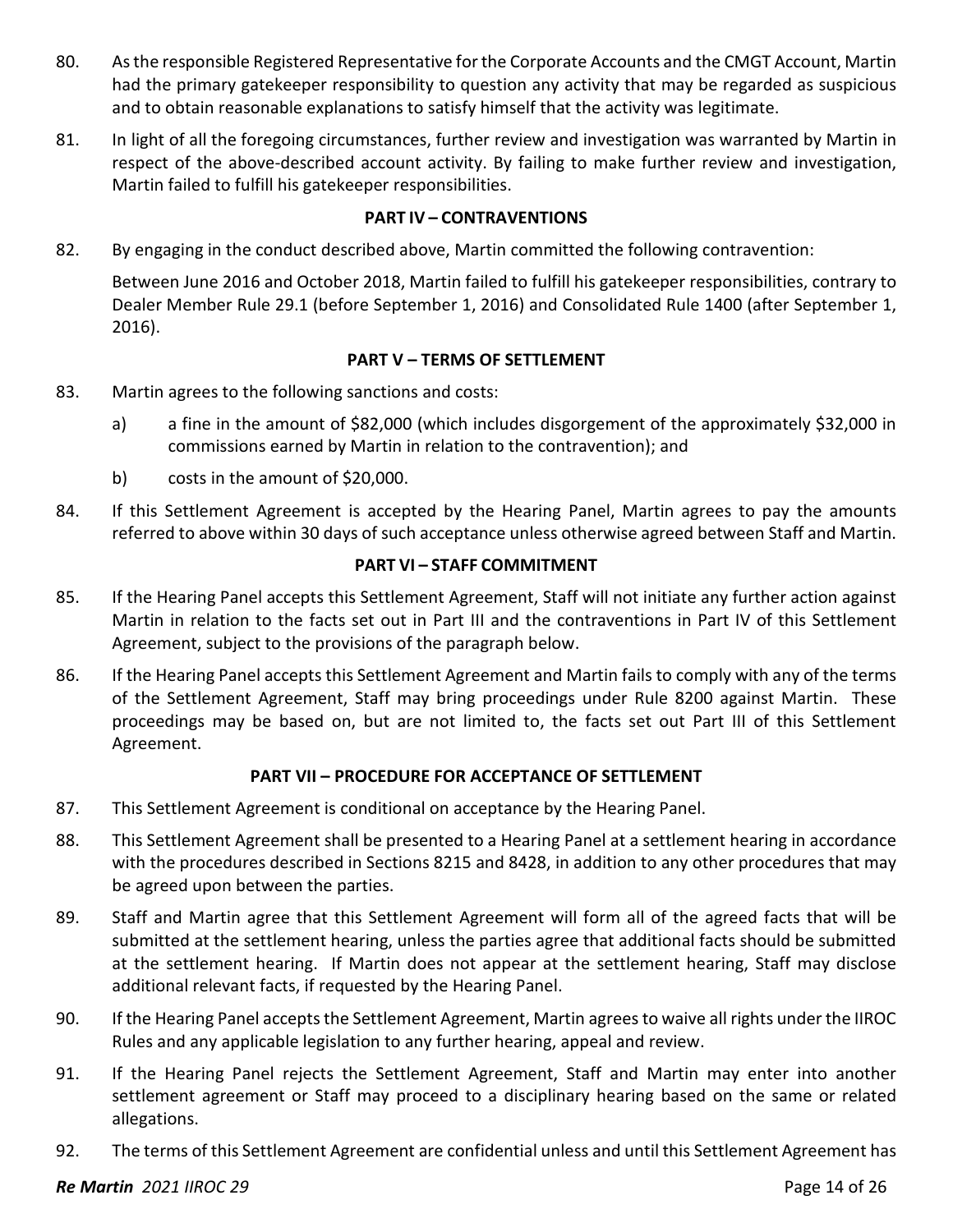been accepted by the Hearing Panel.

- 93. The Settlement Agreement will become available to the public upon its acceptance by the Hearing Panel and IIROC will post a full of copy of this Settlement Agreement on the IIROC website. IIROC will also publish a summary of the facts, contraventions, and the sanctions agreed upon in this Settlement Agreement.
- 94. If this Settlement Agreement is accepted, Martin agrees that neither he nor anyone on his behalf, will make a public statement inconsistent with this Settlement Agreement.
- 95. The Settlement Agreement is effective and binding upon Martin and Staff as of the date of its acceptance by the Hearing Panel.

#### **PART VIII – EXECUTION OF SETTLEMENT AGREEMENT**

- 96. This Settlement Agreement may be signed in one or more counterparts which together will constitute a binding agreement.
- 97. A fax or electronic copy of any signature will be treated as an original signature.

**DATED** this 2<sup>nd</sup> day of November, 2021.

"Witness" "Larry Martin"

Witness Larry Martin

**DATED** this 5<sup>th</sup> day of November, 2021.

"Witness" "Lorne Herlin"

Witness Lorne Herlin

Enforcement Counsel on behalf of Enforcement Staff of the Investment Industry Regulatory Organization of Canada

The Settlement Agreement is hereby accepted this 19<sup>th</sup> day of November, 2021 by the following Hearing Panel:

- Per: "Susan Ross" Panel Chair
- Per: "Richard Thomas" Panel Member
- Per: "William Wright" Panel Member

# **Schedule "A" Unprofitable Trading T Account**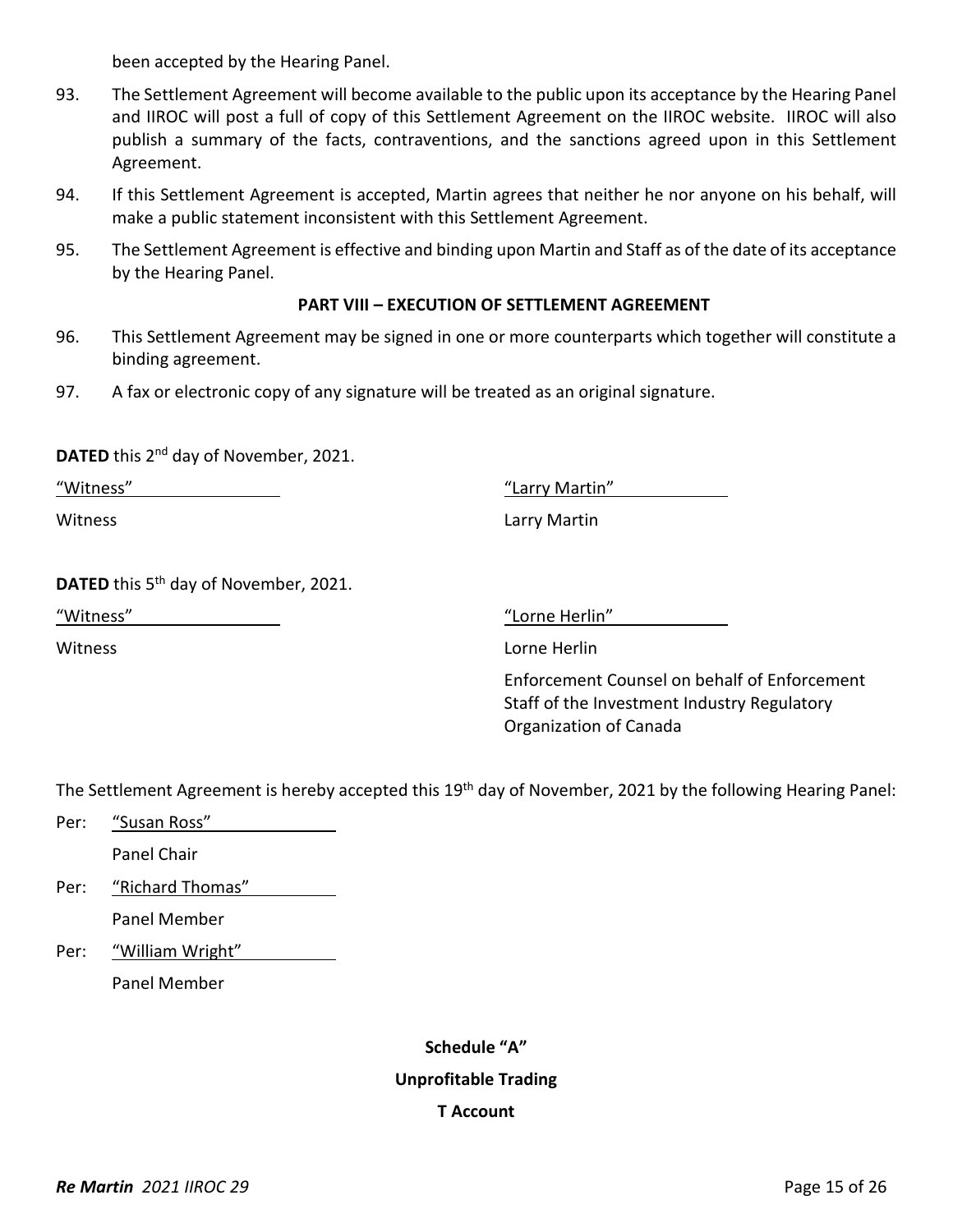| <b>Issuer</b>             | <b>Total</b>    | Cost of       | <b>Date</b>     | Date           | <b>Date</b>    | <b>Total</b>  | <b>Total Profit/</b> |
|---------------------------|-----------------|---------------|-----------------|----------------|----------------|---------------|----------------------|
|                           | <b>Shares</b>   | <b>Shares</b> | <b>Shares</b>   | <b>Trading</b> | <b>Trading</b> | <b>Shares</b> | (Loss)               |
|                           | <b>Received</b> |               | <b>Received</b> | <b>Started</b> | <b>Ended</b>   | Sold          |                      |
| Marapharm                 | 833,334         | \$500,000     | May 23,         | May 22,        | May 29,        | 833,334       | ( \$31,677)          |
| Ventures Inc.             |                 |               | 2018            | 2018           | 2018           |               |                      |
| Marapharm                 | 1,100,000       | \$550,000     | June 13,        | June 13,       | June 22,       | 1,100,000     | ( \$130, 911)        |
| Ventures Inc.             |                 |               | 2018            | 2018           | 2018           |               |                      |
| Abattis                   | 179,041         | \$18,000      | June 8,         | June 12,       | June 15,       | 179,041       | \$13,175             |
| <b>Bioceuticals Corp.</b> |                 |               | 2018            | 2018           | 2018           |               |                      |
| <b>BLOK</b>               | 5,000,000       | \$1,000,000   | June 15,        | July 20,       | August         | 5,000,000     | ( \$513, 110)        |
| Techonologies Inc.        |                 |               | 2018            | 2018           | 9,2018         |               |                      |
| <b>New Point</b>          | 5,000,000       | \$625,000     | August 9,       | August         | August         | 4,146,000     | (5239,694)           |
| <b>Exploration Corp.*</b> |                 |               | 2018            | 2,2018         | 15, 2018       |               |                      |

\*On August 20, 2018, IIROC halted the trading of shares of New Point Exploration Corp. The shares did not resume trading until January 10, 2019.

| <b>H</b> Account          |                 |               |                 |                |                |               |              |
|---------------------------|-----------------|---------------|-----------------|----------------|----------------|---------------|--------------|
| <b>Issuer</b>             | <b>Total</b>    | Cost of       | <b>Date</b>     | <b>Date</b>    | <b>Date</b>    | <b>Total</b>  | <b>Total</b> |
|                           | <b>Shares</b>   | <b>Shares</b> | <b>Shares</b>   | <b>Trading</b> | <b>Trading</b> | <b>Shares</b> | Profit/      |
|                           | <b>Received</b> |               | <b>Received</b> | <b>Started</b> | <b>Ended</b>   | Sold          | (Loss)       |
| Abattis                   | 596,804         | \$60,000      | June 14,        | June 12,       | June 13,       | 596,804       | \$48,823     |
| <b>Bioceuticals Corp.</b> |                 |               | 2018            | 2018           | 2018           |               |              |
| New Point                 | 5,000,000       | \$625,000     | August          | August         | August         | 1,052,000     | (\$65,903)   |
| <b>Exploration Corp.</b>  |                 |               | 13, 2018        | 14, 2018       | 17, 2018       |               |              |

| <b>K</b> Account  |                                                  |                          |                                                 |                                          |                                               |                                       |                                   |
|-------------------|--------------------------------------------------|--------------------------|-------------------------------------------------|------------------------------------------|-----------------------------------------------|---------------------------------------|-----------------------------------|
| <b>Issuer</b>     | <b>Total</b><br><b>Shares</b><br><b>Received</b> | Cost of<br><b>Shares</b> | <b>Date</b><br><b>Shares</b><br><b>Received</b> | Date<br><b>Trading</b><br><b>Started</b> | <b>Date</b><br><b>Trading</b><br><b>Ended</b> | <b>Total</b><br><b>Shares</b><br>Sold | <b>Total</b><br>Profit/<br>(Loss) |
| Marapharm         | 1,000,000                                        | \$500,000                | June 13,                                        | June 13,                                 | June 27,                                      | 1,000,000                             | (\$157,598)                       |
| Ventures Inc.     |                                                  |                          | 2018                                            | 2018                                     | 2018                                          |                                       |                                   |
| <b>BLOK</b>       | 5,000,000                                        | \$1,000,000              | July 19,                                        | July 20,                                 | August                                        | 5,000,000                             | (5540, 177)                       |
| Technologies Inc. |                                                  |                          | 2018                                            | 2018                                     | 9,2018                                        |                                       |                                   |

#### **J Account**

| <b>Issuer</b>            | <b>Total</b>    | Cost of       | <b>Date</b>     | <b>Date</b>    | <b>Date</b>    | <b>Total</b>  | <b>Total</b> |
|--------------------------|-----------------|---------------|-----------------|----------------|----------------|---------------|--------------|
|                          | <b>Shares</b>   | <b>Shares</b> | <b>Shares</b>   | <b>Trading</b> | <b>Trading</b> | <b>Shares</b> | Profit/      |
|                          | <b>Received</b> |               | <b>Received</b> | <b>Started</b> | <b>Ended</b>   | Sold          | (Loss)       |
| Cryptobloc               | 1,773,333       | \$265,999     | June 25,        | June 22,       | June 26,       | 1,773,333     | ( \$157,644) |
| Technologies Corp.       |                 |               | 2018            | 2018           | 2018           |               |              |
| <b>BLOK Technologies</b> | 750,000         | \$150,000     | August          | August         | August         | 750,000       | ( \$113,140) |
| Inc.                     |                 |               | 14, 2018        | 16, 2018       | 17, 2018       |               |              |

**Schedule "B"**

## **Proceeds of Sale of Shares Transferred Out Shortly After Sale**

**T Account**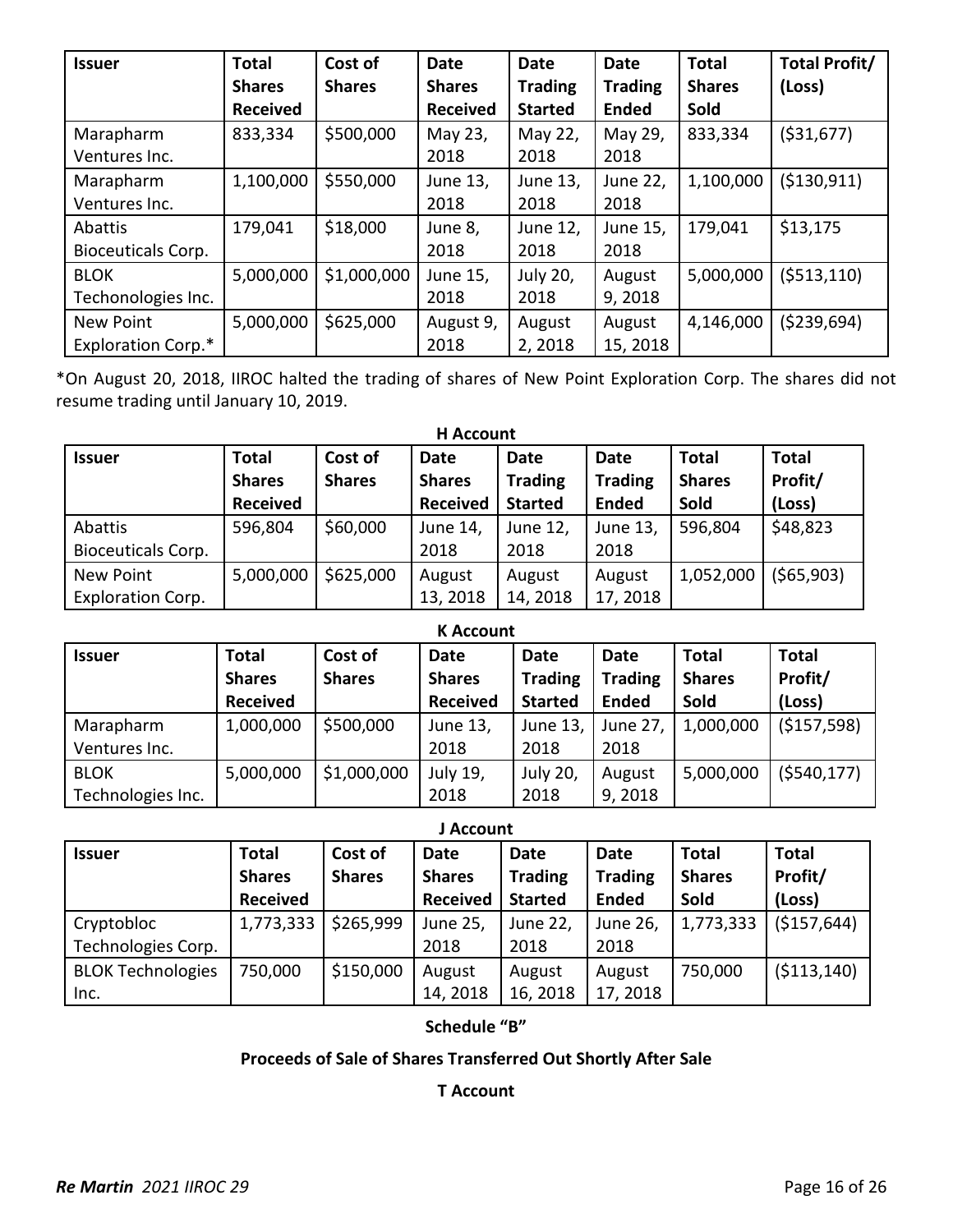| <b>Issuer</b>            | <b>Total</b>    | <b>Date</b>    | <b>Total</b>  | <b>Total</b>       | <b>Date</b>        | Amount             |
|--------------------------|-----------------|----------------|---------------|--------------------|--------------------|--------------------|
|                          | <b>Shares</b>   | <b>Trading</b> | <b>Shares</b> | <b>Proceeds of</b> | <b>Proceeds</b>    | <b>Transferred</b> |
|                          | <b>Received</b> | <b>Ended</b>   | <b>Sold</b>   | <b>Sale</b>        | <b>Transferred</b> | Out                |
|                          |                 |                |               |                    | Out                |                    |
| Marapharm                | 833,334         | May 29,        | 833,334       | \$468,323          | June 4,            | \$450,000          |
| Ventures Inc.            |                 | 2018           |               |                    | 2018               |                    |
| Marapharm                | 1,100,000       | June 22,       | 1,100,000     | \$419,088          | July 9, 2018       | \$430,573          |
| Ventures Inc.            |                 | 2018           |               |                    |                    |                    |
| Abattis                  | 179,041         | June 15,       | 179,041       | \$34,233           | June 18,           | \$34,226           |
| <b>Bioceuticals</b>      |                 | 2018           |               |                    | 2018               |                    |
| Corp.                    |                 |                |               |                    |                    |                    |
| <b>BLOK</b>              | 5,000,000       | August         | 5,000,000     | \$486,890          | August 20,         |                    |
| Technologies Inc.        |                 | 9,2018         |               |                    | 2018               |                    |
|                          |                 |                |               |                    |                    |                    |
| <b>New Point</b>         |                 |                |               |                    |                    | \$500,000          |
| <b>Exploration Corp.</b> | 5,000,000       | August         | 4,146,000     | \$278,555          | August 20,         |                    |
|                          |                 | 15, 2018       |               |                    | 2018               |                    |

#### **H Account**

| <b>Issuer</b>             | <b>Total</b><br><b>Shares</b><br><b>Received</b> | <b>Date</b><br><b>Trading</b><br><b>Ended</b> | <b>Total</b><br><b>Shares</b><br>Sold | <b>Total</b><br><b>Proceeds</b><br>of Sale | <b>Date</b><br><b>Proceeds</b><br><b>Transferred</b><br>Out | Amount<br><b>Transferred</b><br>  Out |
|---------------------------|--------------------------------------------------|-----------------------------------------------|---------------------------------------|--------------------------------------------|-------------------------------------------------------------|---------------------------------------|
| Abattis                   | 596,804                                          | June 13,                                      | 596,804                               | \$108,823                                  | July 10,                                                    | \$126,000                             |
| <b>Bioceuticals Corp.</b> |                                                  | 2018                                          |                                       |                                            | 2018                                                        |                                       |
| New Point                 | 5,000,000                                        | August                                        | 1,052,000                             | \$65,597                                   | September                                                   | \$65,500                              |
| <b>Exploration Corp.</b>  |                                                  | 17, 2018                                      |                                       |                                            | 12, 2018                                                    |                                       |

## **K Account**

| <b>Issuer</b>     | <b>Total</b><br><b>Shares</b><br><b>Received</b> | Date<br><b>Trading</b><br><b>Ended</b> | <b>Total</b><br><b>Shares</b><br>Sold | <b>Total</b><br><b>Proceeds of</b><br><b>Sale</b> | <b>Date</b><br><b>Proceeds</b><br><b>Transferred</b><br>Out | <b>Amount</b><br><b>Transferred</b><br>Out |
|-------------------|--------------------------------------------------|----------------------------------------|---------------------------------------|---------------------------------------------------|-------------------------------------------------------------|--------------------------------------------|
| Marapharm         | 1,000,000                                        | June 27,                               | 1,000,000                             | \$342,401                                         | July 10,                                                    | \$342,000                                  |
| Ventures Inc.     |                                                  | 2018                                   |                                       |                                                   | 2018                                                        |                                            |
| <b>BLOK</b>       | 5,000,000                                        | August 9,                              | 5,000,000                             | \$459,823                                         | August 16,                                                  | \$459,700                                  |
| Technologies Inc. |                                                  | 2018                                   |                                       |                                                   | 2018                                                        |                                            |

|                                     | J Account                                        |                                               |  |                                       |                                            |                                                             |                                            |  |  |
|-------------------------------------|--------------------------------------------------|-----------------------------------------------|--|---------------------------------------|--------------------------------------------|-------------------------------------------------------------|--------------------------------------------|--|--|
| <b>Issuer</b>                       | <b>Total</b><br><b>Shares</b><br><b>Received</b> | <b>Date</b><br><b>Trading</b><br><b>Ended</b> |  | <b>Total</b><br><b>Shares</b><br>Sold | <b>Total</b><br><b>Proceeds</b><br>of Sale | <b>Date</b><br><b>Proceeds</b><br><b>Transferred</b><br>Out | <b>Amount</b><br><b>Transferred</b><br>Out |  |  |
| Cryptobloc<br>Technologies<br>Corp. | 1,773,333                                        | June 26,<br>2018                              |  | 1,773,333                             | \$108,355                                  | July 3, 2018                                                | \$108,335                                  |  |  |
| <b>BLOK</b><br>Technologies<br>Inc. | 750,000                                          | August<br>15, 2018                            |  | 750,000                               | \$36,860                                   | August 16,<br>2018                                          | \$36,860                                   |  |  |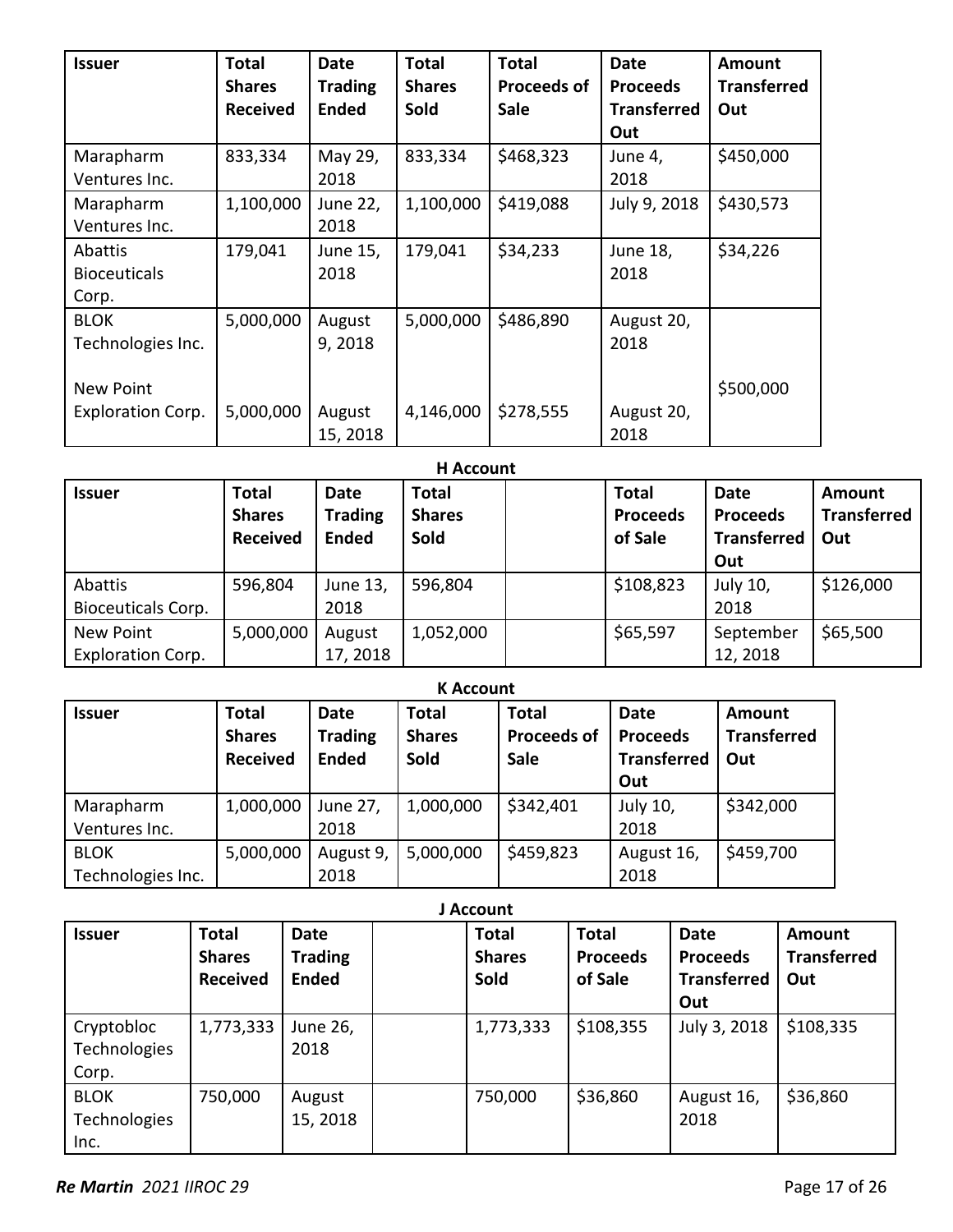## **Schedule "C"**

| <b>T</b> Account   |                  |                         |               |  |  |  |  |
|--------------------|------------------|-------------------------|---------------|--|--|--|--|
| <b>Date</b>        | <b>Method of</b> | <b>Amount Deposited</b> | <b>Amount</b> |  |  |  |  |
|                    | <b>Fund</b>      |                         | Withdrawn     |  |  |  |  |
|                    | <b>Transfer</b>  |                         |               |  |  |  |  |
| December 1, 2017   | Cheque           |                         | \$11,000      |  |  |  |  |
| December 7, 2017   | Electronic       |                         | \$7,500       |  |  |  |  |
| January 11, 2018   | Cheque           | \$50,000                |               |  |  |  |  |
| February 26, 2018  | Cheque           | \$10,000                |               |  |  |  |  |
| March 15, 2018     | Electronic       |                         | \$23,000      |  |  |  |  |
| March 31, 2018     | Electronic       |                         | \$7,000       |  |  |  |  |
| April 19, 2018     | Cheque           | \$14,000                |               |  |  |  |  |
| April 27, 2018     | Electronic       |                         | \$3,500       |  |  |  |  |
| June 4, 2018       | Cheque           |                         | \$450,000     |  |  |  |  |
| June 18, 2018      | Electronic       |                         | \$34,226      |  |  |  |  |
| July 9, 2018       | Electronic       |                         | \$100,000     |  |  |  |  |
| July 9, 2018       | Cheque           |                         | \$330,573     |  |  |  |  |
| August 20, 2018    | Cheque           |                         | \$500,000     |  |  |  |  |
| September 6, 2018  | Cheque           | \$100,000               |               |  |  |  |  |
| September 28, 2018 | Cheque           | \$3,800                 |               |  |  |  |  |
| October 15, 2018   | Cheque           | \$9,000                 |               |  |  |  |  |
| Total:             |                  | \$186,800               | \$1,466,799   |  |  |  |  |

## **Funds Deposited & Withdrawn from the Corporate Accounts**

## **H Account**

| <b>Date</b>        | <b>Method of</b> | <b>Amount Deposited</b> | Amount    |
|--------------------|------------------|-------------------------|-----------|
|                    | Fund             |                         | Withdrawn |
|                    | <b>Transfer</b>  |                         |           |
| December 12, 2017  | Electronic       |                         | \$210,000 |
| January 4, 2018    | Electronic       |                         | \$40,000  |
| May 2, 2018        | Electronic       |                         | \$240,000 |
| July 10, 2018      | Wire             |                         | \$126,000 |
| September 12, 2018 | Electronic       |                         | \$65,500  |
| October 1, 2018    | Wire             | \$20,000                |           |
| October 18, 2018   | Wire             | \$10,500                |           |
| Total:             |                  | \$30,500                | \$681,500 |

#### **K Account**

| <b>Date</b>     | <b>Method of</b> | <b>Amount Deposited</b> | Amount    |
|-----------------|------------------|-------------------------|-----------|
|                 | <b>Fund</b>      |                         | Withdrawn |
|                 | <b>Transfer</b>  |                         |           |
| July 10, 2018   | Wire             |                         | \$342,000 |
| August 16, 2018 | Electronic       |                         | \$100,000 |
| August 16, 2018 | Wire             |                         | \$359,700 |
| <b>Total</b>    |                  |                         | \$801,700 |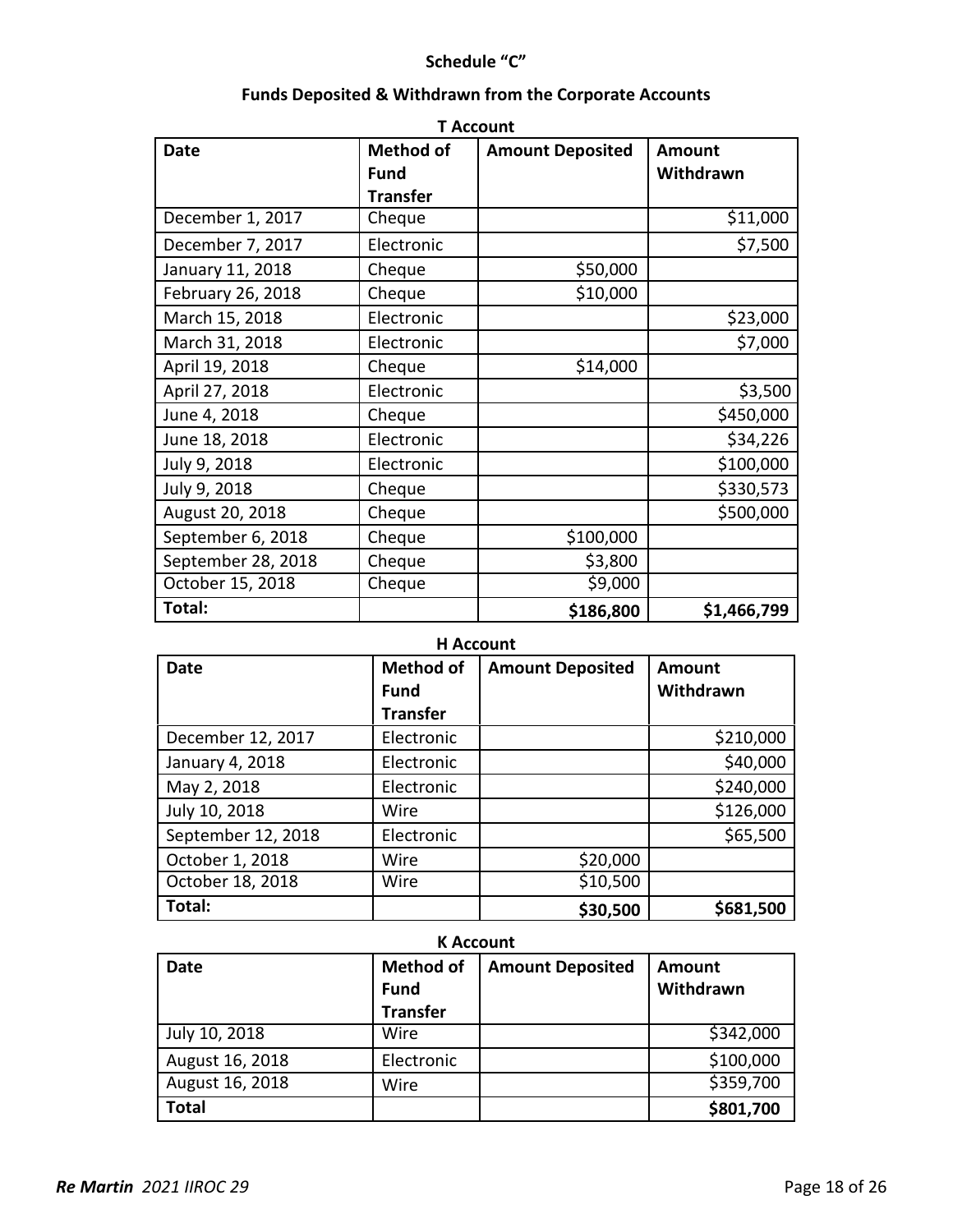| <b>Date</b>        | <b>Method of</b>     | <b>Amount</b>    | <b>Amount Withdrawn</b> |
|--------------------|----------------------|------------------|-------------------------|
|                    | <b>Fund Transfer</b> | <b>Deposited</b> |                         |
| March 19, 2018     | Cheque               | \$50,000         |                         |
| May 9, 2018        | Cheque               |                  | \$2,000                 |
| May 31, 2018       | Cheque               |                  | \$1,000                 |
| June 1, 2018       | Cheque               |                  | \$3,000                 |
| June 4, 2018       | Cheque               |                  | \$1,000                 |
| June 26, 2018      | Cheque               |                  | \$1,500                 |
| June 28, 2018      | Cheque               |                  | \$1,000                 |
| June 30, 2018      | Cheque               |                  | \$3,000                 |
| July 3, 2018       | Cheque               |                  | \$108,335               |
| July 4, 2018       | Cheque               | \$3,000          |                         |
| July 9, 2018       | Cheque               |                  | \$1,500                 |
| July 12, 2018      | Cheque               |                  | \$2,000                 |
| July 13, 2018      | Cheque               |                  | \$750                   |
| July 23, 2018      | Cheque               |                  | \$1,000                 |
| July 24, 2018      | Cheque               |                  | \$1,000                 |
| July 27, 2018      | Cheque               |                  | \$1,500                 |
| July 30, 2018      | Cheque               |                  | \$1,500                 |
| August 1, 2018     | Draft                | \$100,000        |                         |
| August 1, 2018     | Cheque               |                  | \$5,000                 |
| August 3, 2018     | Cheque               |                  | \$2,000                 |
| August 7, 2018     | Cheque               |                  | \$1,200                 |
| August 9, 2018     | Cheque               |                  | \$1,250                 |
| August 13, 2018    | Cheque               |                  | \$2,000                 |
| August 15, 2018    | Cheque               |                  | \$2,000                 |
| August 16, 2018    | Cheque               |                  | \$36,860                |
| August 21, 2018    | Cheque               |                  | \$1,800                 |
| August 24, 2018    | Cheque               |                  | \$1,400                 |
| August 28, 2018    | Cheque               |                  | \$2,000                 |
| September 10, 2018 | Cheque               |                  | \$100,000               |
| September 13, 2018 | Cheque               |                  | \$3,600                 |
| September 17, 2018 | Cheque               |                  | \$4,767                 |
| October 2, 2018    | <b>Draft</b>         | \$1,100          |                         |
| October 11, 2018   | Cheque               |                  | \$825                   |
| Total:             |                      | \$154,100        | \$294,787               |

**Schedule "D"**

# **Shares of the Same Issuers Were Deposited Into Some of the Corporate Accounts**

| <b>Issuer</b> | <b>Account</b> | Total           | Date            | Date           | Date           | Total         | <b>Total</b>  |
|---------------|----------------|-----------------|-----------------|----------------|----------------|---------------|---------------|
|               |                | <b>Shares</b>   | <b>Shares</b>   | <b>Trading</b> | <b>Trading</b> | <b>Shares</b> | Profit/(Loss) |
|               |                | <b>Received</b> | <b>Received</b> | <b>Started</b> | <b>Ended</b>   | Sold          |               |
| Marapharm     | T Corp.        | 833,334         | May 23,         | May 22,        | May 29,        | 833,334       | ( \$31,677)   |
| Ventures Inc. |                |                 | 2018            | 2018           | 2018           |               |               |
| Marapharm     | Г Corp.        | 1,100,000       | June 13,        | June 13,       | June 22,       | 1,100,000     | ( \$130, 911) |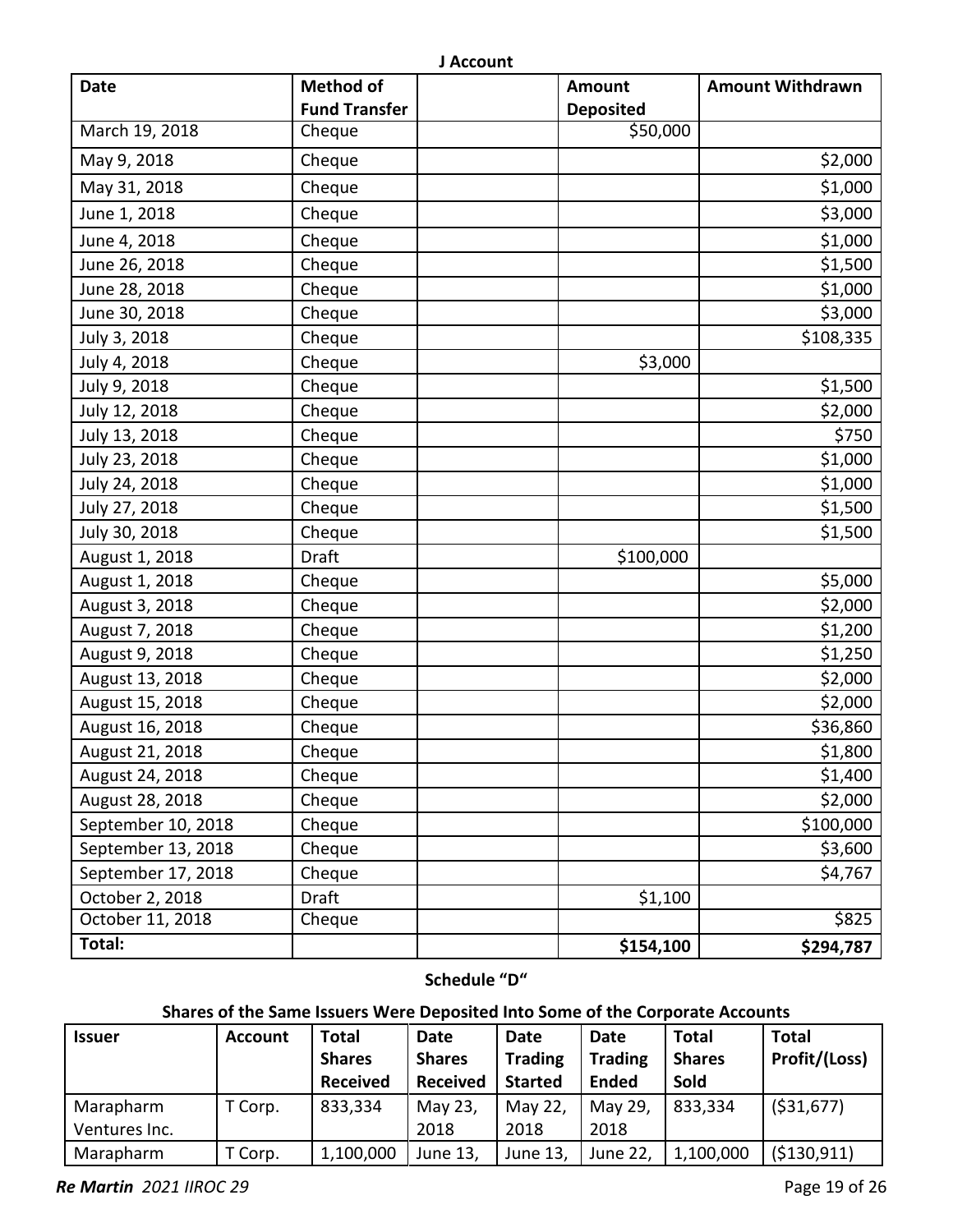| <b>Issuer</b>            | <b>Account</b> | <b>Total</b>    | <b>Date</b>     | <b>Date</b>    | <b>Date</b>    | <b>Total</b>  | <b>Total</b>  |
|--------------------------|----------------|-----------------|-----------------|----------------|----------------|---------------|---------------|
|                          |                | <b>Shares</b>   | <b>Shares</b>   | <b>Trading</b> | <b>Trading</b> | <b>Shares</b> | Profit/(Loss) |
|                          |                | <b>Received</b> | <b>Received</b> | <b>Started</b> | <b>Ended</b>   | Sold          |               |
| Ventures Inc.            |                |                 | 2018            | 2018           | 2018           |               |               |
| Marapharm                | K Ltd.         | 1,000,000       | June 13,        | June 13,       | June 27,       | 1,000,000     | ( \$157, 598) |
| Ventures Inc.            |                |                 | 2018            | 2018           | 2018           |               |               |
| Abattis                  | T Corp.        | 179,041         | June 8,         | June 12,       | June 15,       | 179,041       | \$13,175      |
| <b>Bioceuticals</b>      |                |                 | 2018            | 2018           | 2018           |               |               |
| Corp.                    |                |                 |                 |                |                |               |               |
| Abattis                  | H Ltd.         | 596,804         | June 14,        | June 12,       | June 13,       | 596,804       | \$48,823      |
| <b>Bioceuticals</b>      |                |                 | 2018            | 2018           | 2018           |               |               |
| Corp.                    |                |                 |                 |                |                |               |               |
| <b>BLOK</b>              | T Corp.        | 5,000,000       | June 15,        | July 20,       | August         | 5,000,000     | (5513, 110)   |
| Technologies Inc.        |                |                 | 2018            | 2018           | 9,2018         |               |               |
| <b>BLOK</b>              | K Ltd.         | 5,000,000       | July 19,        | July 20,       | August         | 5,000,000     | ( \$540, 177) |
| Technologies Inc.        |                |                 | 2018            | 2018           | 9,2018         |               |               |
| <b>BLOK</b>              | J Corp.        | 750,000         | August          | August         | August         | 750,000       | ( \$113,140)  |
| Technologies Inc.        |                |                 | 14, 2018        | 14, 2018       | 15, 2018       |               |               |
| New Point                | T Corp.        | 5,000,000       | June 25,        | August         | August         | 4,146,000     | ( \$239,694)  |
| <b>Exploration Corp.</b> |                |                 | 2018            | 2,2018         | 15, 2018       |               |               |
| <b>New Point</b>         | H Ltd.         | 5,000,000       | August          | August         | August         | 1,052,000     | (565,903)     |
| <b>Exploration Corp.</b> |                |                 | 13, 2018        | 14, 2018       | 17, 2018       |               |               |

# **Schedule "E"**

# **Account Activity Inconsistent with Information on NCAF**

| <b>Monthly Statement</b> | <b>Total Value of</b> | <b>Estimated</b> | <b>Estimated</b> |
|--------------------------|-----------------------|------------------|------------------|
|                          | <b>Holdings in</b>    |                  | <b>Total Net</b> |
|                          | <b>Account</b>        | Liquid           | Worth on         |
|                          |                       | Assets on        | <b>NCAF</b>      |
|                          |                       | <b>NCAF</b>      |                  |
| December 2017            | \$754,181             | \$300,000        | \$600,000        |
| January 2018             | \$770,611             | \$300,000        | \$600,000        |
| February 2018            | \$768,536             | \$300,000        | \$600,000        |
| <b>March 2018</b>        | \$732,410             | \$300,000        | \$600,000        |
| April 2018               | \$86,484              | \$300,000        | \$600,000        |
| May 2018                 | \$548,646             | \$300,000        | \$600,000        |
| June 2018                | \$1,065,285           | \$300,000        | \$600,000        |
| <b>July 2018</b>         | \$434,931             | \$300,000        | \$600,000        |
| August 2018              | \$295,421             | \$300,000        | \$600,000        |
| September 2018           | \$85,304              | \$300,000        | \$600,000        |
| October 2018             | \$232,077             | \$300,000        | \$600,000        |

#### **H Account**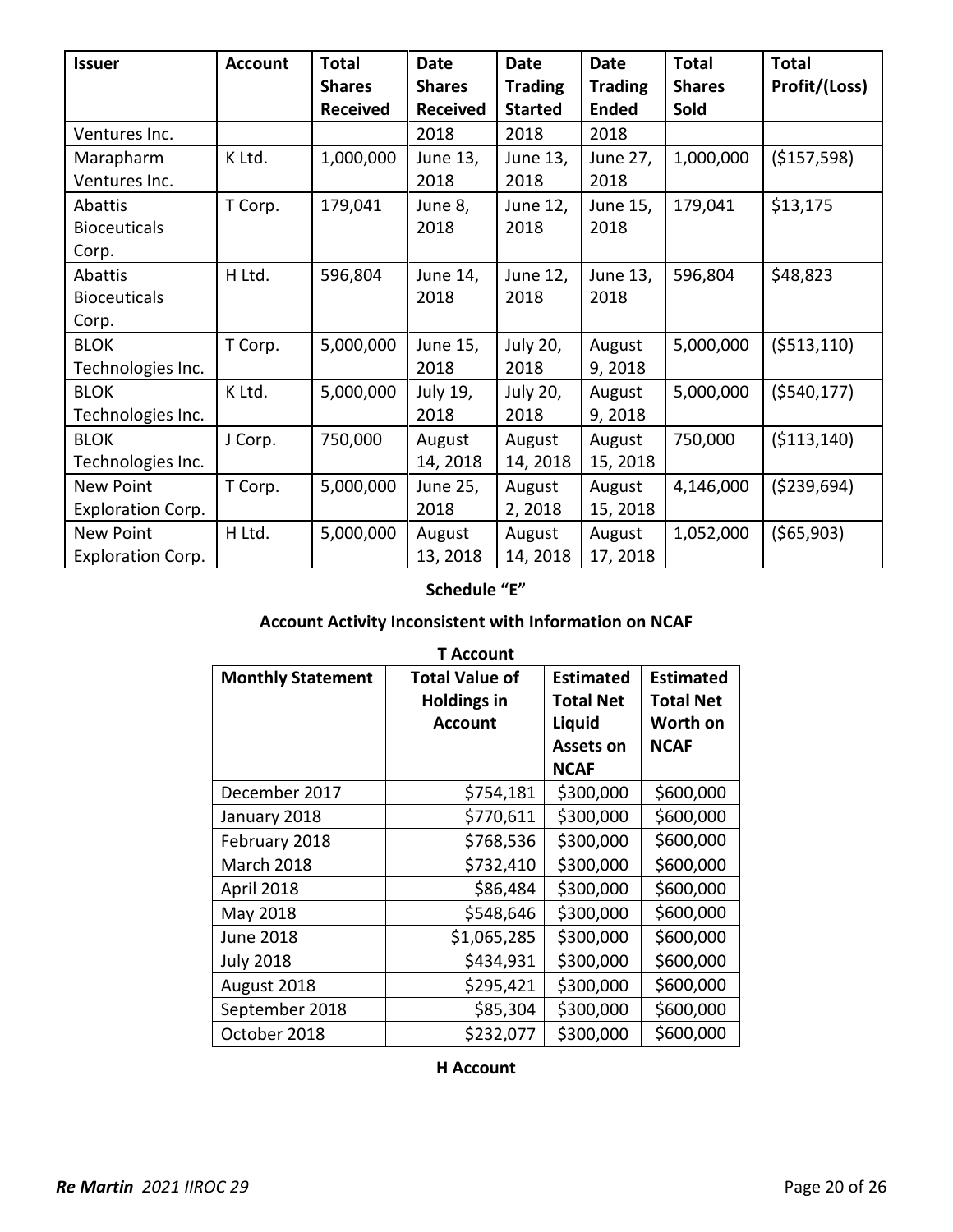| <b>Monthly Statement</b> | <b>Total Value of</b> | <b>Estimated</b> | <b>Estimated</b> |
|--------------------------|-----------------------|------------------|------------------|
|                          | <b>Holdings in</b>    | <b>Total Net</b> | <b>Total Net</b> |
|                          | <b>Account</b>        | Liquid           | Worth on         |
|                          |                       | <b>Assets on</b> | <b>NCAF</b>      |
|                          |                       | <b>NCAF</b>      |                  |
| December 2017            | \$391,971             | \$50,000         | \$450,000        |
| January 2018             | \$309,954             | \$50,000         | \$450,000        |
| February 2018            | \$301,501             | \$50,000         | \$450,000        |
| <b>March 2018</b>        | \$295,668             | \$50,000         | \$450,000        |
| April 2018               | \$240,846             | \$50,000         | \$450,000        |
| May 2018                 | \$17,427              | \$50,000         | \$450,000        |
| <b>June 2018</b>         | \$126,173             | \$50,000         | \$450,000        |
| <b>July 2018</b>         | \$133                 | \$50,000         | \$450,000        |
| August 2018              | \$282,695             | \$50,000         | \$450,000        |
| September 2018           | \$209,362             | \$50,000         | \$450,000        |
| October 2018             | \$238,020             | \$50,000         | \$450,000        |

| <b>Monthly Statement</b> | <b>Total Value of</b><br><b>Holdings in</b><br><b>Accounts</b> | <b>Estimated</b><br><b>Total Net</b><br>Liquid<br><b>Assets on</b><br><b>NCAF</b> | <b>Estimated</b><br><b>Total Net</b><br>Worth on<br><b>NCAF</b> |
|--------------------------|----------------------------------------------------------------|-----------------------------------------------------------------------------------|-----------------------------------------------------------------|
| December 2017            | \$1,554,325                                                    | \$50,000                                                                          | \$250,000                                                       |
| January 2018             | \$1,717,332                                                    | \$50,000                                                                          | \$250,000                                                       |
| February 2018            | \$1,473,862                                                    | \$50,000                                                                          | \$250,000                                                       |
| <b>March 2018</b>        | \$1,331,493                                                    | \$50,000                                                                          | \$250,000                                                       |
| <b>June 2018</b>         | \$1,507,896                                                    | \$50,000                                                                          | \$250,000                                                       |
| <b>July 2018</b>         | \$2,040,998                                                    | \$50,000                                                                          | \$250,000                                                       |
| August 2018              | \$1,159,542                                                    | \$50,000                                                                          | \$250,000                                                       |
| September 2018           | \$1,259,251                                                    | \$3,000,000                                                                       | \$3,000,000                                                     |
| October 2018             | \$1,202,159                                                    | \$3,000,000                                                                       | \$3,000,000                                                     |

# **Schedule "F"**

## **Deposit of Shares of OTC Listed Issuers in the CMGT Account**

| <b>Date Shares Received</b> | <b>Issuer</b>           | <b>Total Shares</b> |
|-----------------------------|-------------------------|---------------------|
|                             |                         | <b>Received</b>     |
| July 1, 2016                | Blue Spa Inc.           | 289,500             |
| July 28, 2016               | Tapimmume Inc           | 608,000             |
| July 28, 2016               | Q Biomed Inc.           | 2,000               |
| July 28, 2016               | Madison Ventures Inc.   | 77,000              |
| August 10, 2016             | <b>ZZLL Information</b> | 28,938              |
|                             | Technology              |                     |
| August 10, 2016             | RepliCel Life Sciences  | 53,830              |
|                             | Inc.                    |                     |
| August 10, 2016             | Patriot Gold Corp.      | 155,450             |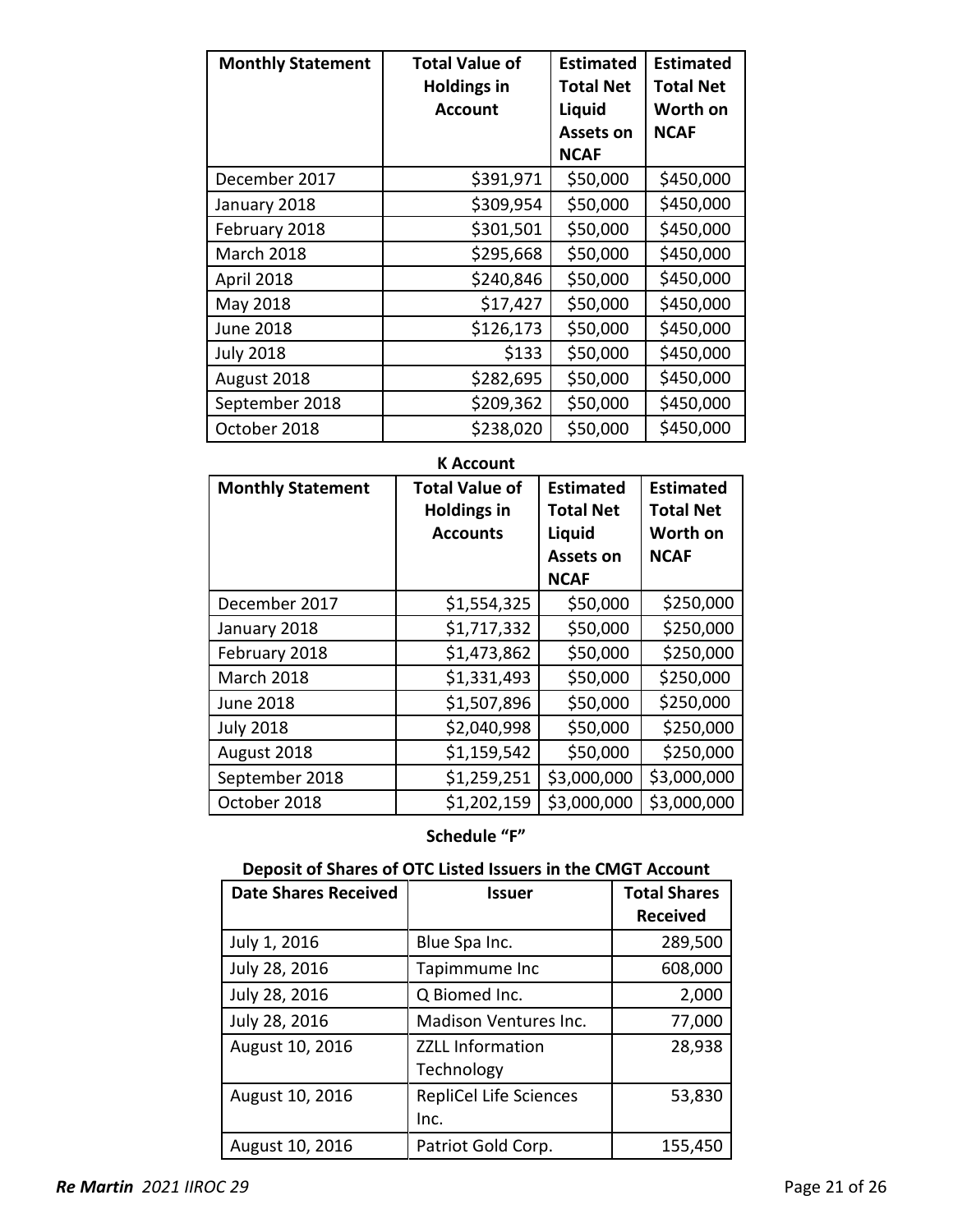| <b>Date Shares Received</b> | <b>Issuer</b>                  | <b>Total Shares</b> |
|-----------------------------|--------------------------------|---------------------|
|                             |                                | <b>Received</b>     |
| August 10, 2016             | Cell Medx Corp.                | 109,537             |
| August 19, 2016             | TMM Inc.                       | 1,500,000           |
| September 1, 2016           | Q Biomed Inc.                  | 390,000             |
| September 25, 2016          | <b>MGT Capital</b>             | 264,274             |
|                             | Investments Inc.               |                     |
| October 13, 2016            | Sport Endurance Inc.           | 3,510,500           |
| November 9, 2016            | Flik Media Inc.                | 200,000             |
| November 10, 2016           | Nuzee Inc.                     | 60,000              |
| November 24, 2016           | Greenwood Hall Inc.            | 1,863,287           |
| January 17, 2017            | Q Biomed Inc.                  | 40,000              |
| January 31, 2017            | Foothills Exploration Inc.     | 155,000             |
| January 31, 2017            | <b>International Stem Cell</b> | 3,333               |
|                             | Corp.                          |                     |
| February 7, 2017            | Strata Oil & Gas               | 1,090,318           |
| February 7, 2017            | <b>Real Source Residential</b> | 125,975             |
|                             | Inc.                           |                     |
| February 28, 2017           | Mobetize Corp.                 | 500,000             |
| March 10, 2017              | Bbooth Inc.                    | 450,000             |
| April 27, 2017              | Mobetize Corp.                 | 868,000             |
| May 25, 2017                | Nfusz Inc.                     | 900,000             |
| June 20, 2017               | Nfusz Inc.                     | 500,000             |
| July 26, 2017               | Enzyme Biosystems              | 355,213             |
| July 27, 2017               | Rights Corp Inc.               | 486,889             |
| December 1, 2017            | Q Biomed Inc.                  | 34,838              |
| December 5, 2017            | <b>Kelvin Medical</b>          | 1,500,000           |
| February 27, 2018           | Predictive Technology          | 336,607             |
|                             | Group Inc.                     |                     |
| March 8, 2018               | Roi Land Investments<br>Ltd.   | 860,520             |
| March 12, 2018              | <b>HQ Global Education</b>     | 3,000,000           |
|                             | Inc.                           |                     |
| April 13, 2018              | <b>First Priority Tax</b>      | 238,000             |
|                             | Solutions                      |                     |
| April 26, 2018              | MassRoots Inc.                 | 475,000             |
| April 27, 2018              | Q Biomed Inc.                  | 60,075              |
| May 7, 2018                 | Best nPet Inc.                 | 350,000             |
| May 31, 2018                | Nfusz Inc.                     | 400,000             |
| June 1, 2018                | <b>Predictive Technology</b>   | 200,000             |
|                             | Group Inc.                     |                     |
| June 6, 2018                | <b>Predictive Technology</b>   | 325,000             |
|                             | Group Inc.                     |                     |
| June 11, 2018               | Job Location Map Inc.          | 330,786             |
| June 15, 2018               | Job Location Map Inc.          | 319,678             |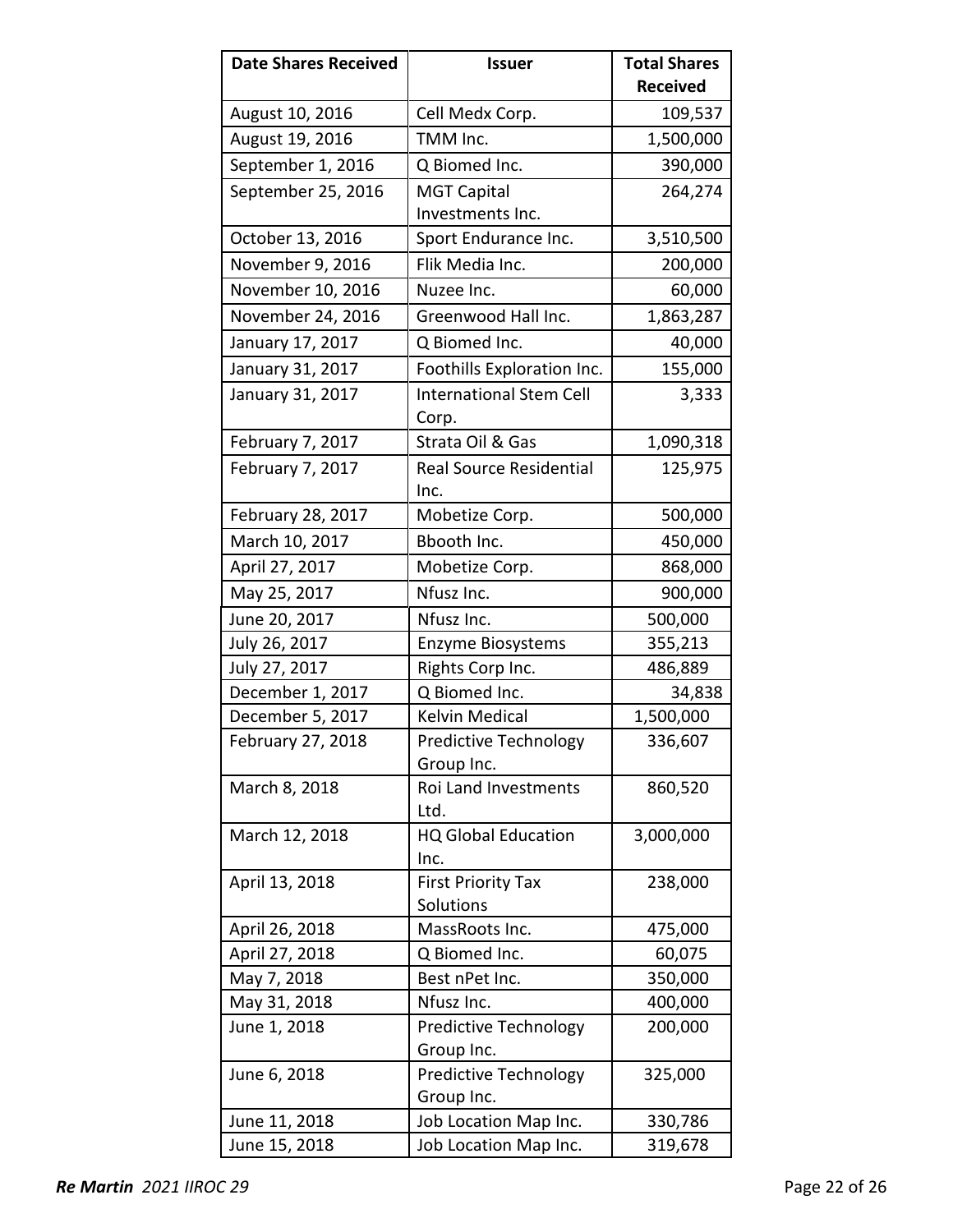# **Schedule "G"**

| <b>Issuer</b>        | <b>Total</b>    | <b>Date Shares</b>  | <b>Date</b>         | <b>Date</b>          | <b>Total Shares</b> | <b>Proceeds of</b> |
|----------------------|-----------------|---------------------|---------------------|----------------------|---------------------|--------------------|
|                      | <b>Shares</b>   | <b>Received</b>     | <b>Trading</b>      | <b>Trading</b>       | Sold                | <b>Sale</b>        |
|                      | <b>Received</b> |                     | <b>Started</b>      | <b>Ended</b>         |                     | (US\$)             |
| <b>MGT Capital</b>   | 264,274         | May 25,             | May 25,             | May 25,              | 264,274             | \$596,324          |
| Investments          |                 | 2016                | 2016                | 2016                 |                     |                    |
| Inc.                 |                 |                     |                     |                      |                     |                    |
| <b>ZZLL</b>          | 28,938          | August 10,          | August 11,          | August 12,           | 28,938              | \$8,781            |
| Information          |                 | 2016                | 2016                | 2016                 |                     |                    |
| Technology           |                 |                     |                     |                      |                     |                    |
| <b>Replicel Life</b> | 53,830          | August 10,          | August 19,          | August 19,           | 5,383               | \$2,385            |
| Sciences Inc.        |                 | 2016                | 2016                | 2016                 | (1 for 10)          |                    |
|                      |                 |                     |                     |                      | shares)             |                    |
| <b>Patriot Gold</b>  | 155,450         | August 10,          | August 10,          | August 10,           | 155,450             | \$5,558            |
| Corp.                |                 | 2016                | 2016                | 2016                 |                     |                    |
| Cell Medx            | 109,537         | August 10,          | August 10,          | August 30,           | 109,537             | \$16,971           |
| Corp.                |                 | 2016                | 2016                | 2016                 |                     |                    |
| Q Biomed             | 390,000         | September<br>1,2016 | September<br>2,2016 | September            | 390,000             | \$1,287,364        |
| Inc.<br>Flik Media   | 200,000         | November 9,         | November            | 19, 2016<br>March 1, | 130,000             |                    |
|                      |                 | 2016                | 9,2016              | 2017                 |                     | \$18,465           |
| Nuzee Inc.           | 60,000          | November            | November            | November             | 60,000              |                    |
|                      |                 | 10, 2016            | 10, 2016            | 17, 2016             |                     | \$12,824           |
| Greenwood            | 1,863,287       | November            | December            | December             | 289,500             | \$7,687            |
| Hall Inc.            |                 | 24, 2016            | 7,2016              | 12, 2016             |                     |                    |
| Q Biomed             | 40,000          | January 17,         | January             | February 1,          | 40,000              | \$204,367          |
| Inc.                 |                 | 2017                | 18, 2017            | 2017                 |                     |                    |
| Foothills            | 155,000         | January 31,         | February            | June 7,              | 155,000             | \$212,199          |
| Exploration          |                 | 2017                | 1,2017              | 2017                 |                     |                    |
| Inc.                 |                 |                     |                     |                      |                     |                    |
| International        | 3,333           | January 31,         | January             | January 31,          | 3,333               | \$3,507            |
| Stem Cell            |                 | 2017                | 31, 2017            | 2017                 |                     |                    |
| Corp.                |                 |                     |                     |                      |                     |                    |
| Strata Oil &         | 1,090,318       | February 7,         | February            | May 25,              | 676,000             | \$23,001           |
| Gas                  |                 | 2017                | 9,2017              | 2017                 |                     |                    |
| Mobetize             | 500,000         | February 28,        | March 1,            | April 21,            | 500,000             | \$37,052           |
| Corp.                |                 | 2017                | 2017                | 2017                 |                     |                    |
| BBooth Inc.          | 450,000         | March 10,           | March 15,           | March 15,            | 450,000             | \$38,565           |
|                      |                 | 2017                | 2017                | 2017                 |                     |                    |
| Mobetize             | 868,000         | April 27,           | April 27,           | May 17,              | 130,000             | \$3,880            |
| Corp.                |                 | 2017                | 2017                | 2017                 |                     |                    |
| Nfusz Inc.           | 900,000         | May 25,             | May 31,             | June 6,              | 20,000              | \$5,700            |
|                      |                 | 2017                | 2017                | 2017                 |                     |                    |
| Nfusz Inc.           | 500,000         | June 20,            | June 28,            | September            | 404,000             | \$54,776           |
|                      |                 | 2017                | 2017                | 19, 2017             |                     |                    |
| Predictive           | 336,607         | February 27,        | March 9,            | May 7,               | 336,607             | \$352,596          |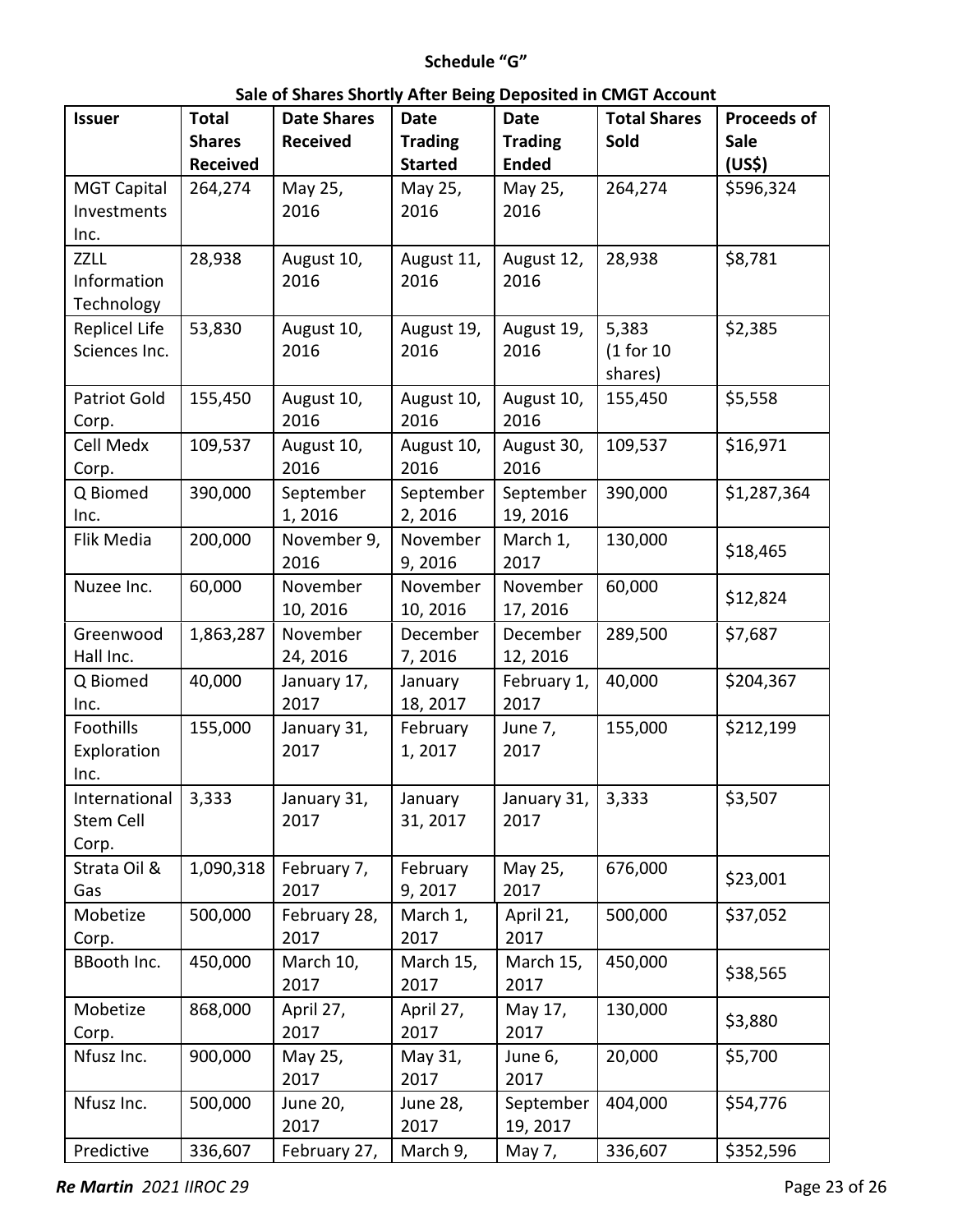| <b>Issuer</b>                          | <b>Total</b><br><b>Shares</b><br><b>Received</b> | <b>Date Shares</b><br><b>Received</b> | <b>Date</b><br><b>Trading</b><br><b>Started</b> | <b>Date</b><br><b>Trading</b><br><b>Ended</b> | <b>Total Shares</b><br>Sold | <b>Proceeds of</b><br><b>Sale</b> |
|----------------------------------------|--------------------------------------------------|---------------------------------------|-------------------------------------------------|-----------------------------------------------|-----------------------------|-----------------------------------|
| Technology<br>Group Inc.               |                                                  | 2018                                  | 2017                                            | 2018                                          |                             | (US\$)                            |
| <b>HQ Global</b><br>Education<br>Inc.  | 3,000,000                                        | March 12,<br>2018                     | March 12,<br>2018                               | July 11,<br>2018                              | 3,000,000                   | \$207,333                         |
| <b>Mass Roots</b><br>Inc.              | 475,000                                          | April 26,<br>2018                     | May 10,<br>2018                                 | May 10,<br>2018                               | 475,000                     | \$110,727                         |
| Q Biomed<br>Inc.                       | 60,075                                           | April 27,<br>2018                     | April 27,<br>2018                               | June 19,<br>2018                              | 60,075                      | \$199,109                         |
| Best n Pet<br>Inc.                     | 350,000                                          | May 7, 2018                           | May 9,<br>2018                                  | June 25,<br>2018                              | 120,000                     | \$9,539                           |
| Nfusz Inc.                             | 400,000                                          | May 31,<br>2018                       | June 1,<br>2018                                 | June 21,<br>2018                              | 400,000                     | \$249,602                         |
| Predictive<br>Technology<br>Group Inc. | 200,000                                          | June 1, 2018                          | June 1,<br>2018                                 | June 4,<br>2018                               | 188,800                     | \$213,273                         |
| Predictive<br>Technology<br>Group Inc. | 325,000                                          | June 6, 2018                          | June 8,<br>2018                                 | July 2,<br>2018                               | 336,200                     | \$321,936                         |
| Job Location<br>Map Inc.               | 330,786                                          | June 11,<br>2018                      | June 14,<br>2018                                | June 14<br>2018                               | 330,786                     | \$71,368                          |
| Job Location<br>Map Inc.               | 319,678                                          | June 15,<br>2018                      | June 18,<br>2018                                | June 19,<br>2018                              | 319,678                     | \$90,704                          |

# **Schedule "H"**

# **Funds Withdrawn from the CMGT Account**

| <b>Date</b>        | Method of       | <b>Amount Deposited</b> | <b>Amount</b> |
|--------------------|-----------------|-------------------------|---------------|
|                    | Fund            | (US\$)                  | Withdrawn     |
|                    | <b>Transfer</b> |                         | (US\$)        |
| June 3, 2016       | Wire            |                         | \$425,000     |
| June 24, 2016      | Wire            |                         | \$60,000      |
| September 1, 2016  | Wire            | \$30,000                |               |
| September 12, 2016 | Wire            |                         | \$300,000     |
| September 16, 2016 | Wire            |                         | \$350,000     |
| September 20, 2016 | Wire            |                         | \$225,000     |
| September 27, 2016 | Wire            |                         | \$225,000     |
| October 7, 2016    | Wire            |                         | \$150,000     |
| November 1, 2016   | Wire            |                         | \$69,000      |
| November 8, 2016   | Wire            |                         | \$125,000     |
| December 16, 2016  | Wire            |                         | \$220,000     |
| December 22, 2016  | Wire            |                         | \$65,000      |
| February 9, 2017   | Wire            |                         | \$150,000     |
| February 28, 2017  | Wire            |                         | \$35,000      |
| April 17, 2017     | Wire            |                         | \$80,000      |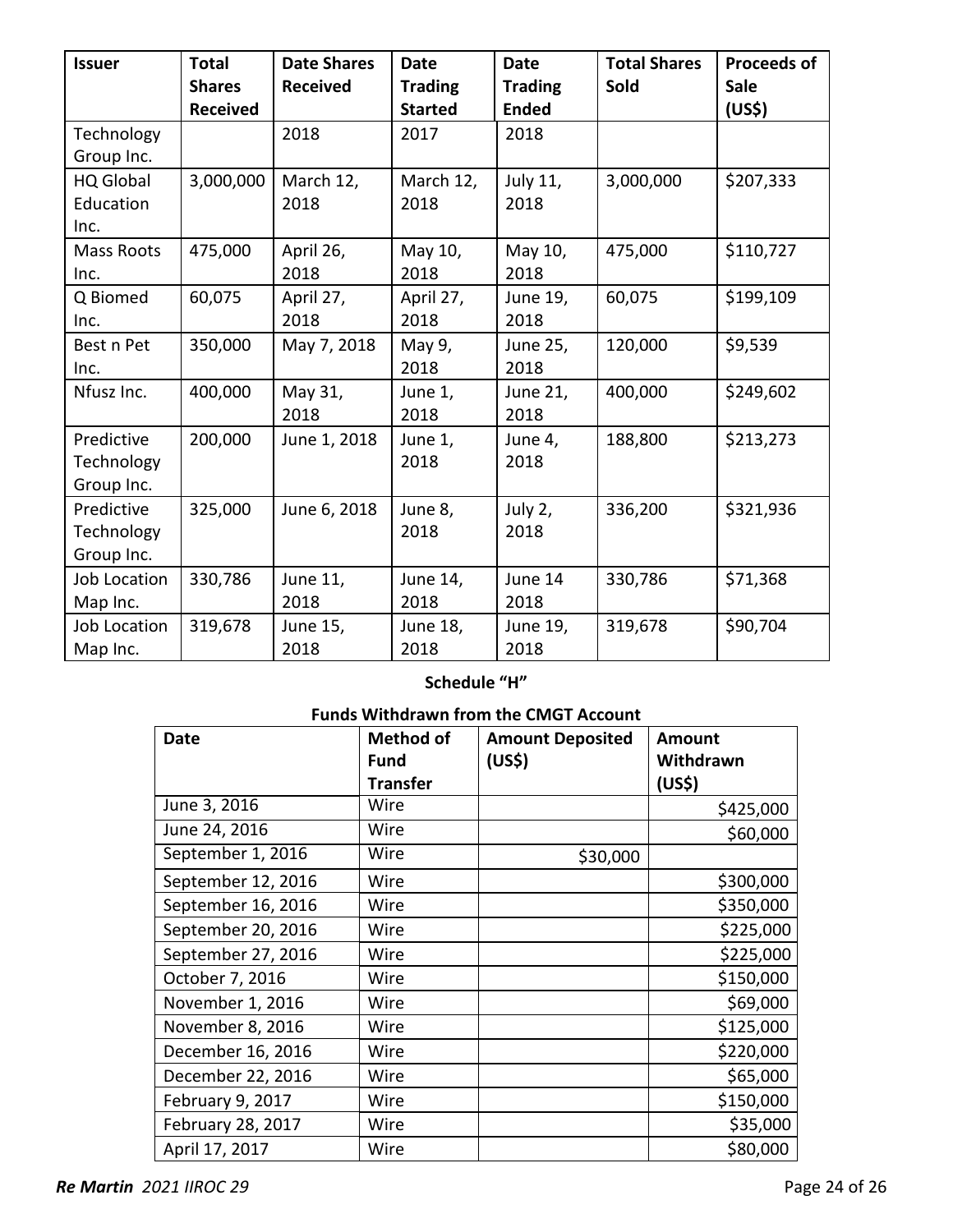| <b>Date</b>        | <b>Method of</b><br><b>Fund</b><br><b>Transfer</b> | <b>Amount Deposited</b><br>(US\$) | Amount<br>Withdrawn<br>(US\$) |
|--------------------|----------------------------------------------------|-----------------------------------|-------------------------------|
| June 2, 2017       | Wire                                               |                                   | \$45,000                      |
| September 27. 2017 | Wire                                               |                                   | \$150,000                     |
| October 3, 2017    | Wire                                               |                                   | \$175,000                     |
| October 27, 2017   | Wire                                               |                                   | \$130,000                     |
| February 26, 2018  | Wire                                               |                                   | \$225,000                     |
| March 6, 2018      | Wire                                               |                                   | \$225,000                     |
| March 20, 2018     | Wire                                               |                                   | \$125,000                     |
| April 3, 2018      | Wire                                               |                                   | \$125,000                     |
| April 9, 2018      | Wire                                               |                                   | \$155,000                     |
| April 12,2018      | Wire                                               |                                   | \$100,000                     |
| April 18, 2018     | Wire                                               |                                   | \$100,000                     |
| May 4, 2018        | Wire                                               |                                   | \$200,000                     |
| May 18, 2018       | Wire                                               |                                   | \$250,000                     |
| May 25, 2018       | Wire                                               |                                   | \$200,000                     |
| June 5, 2018       | Wire                                               |                                   | \$125,000                     |
| June 8, 2018       | Wire                                               |                                   | \$150,000                     |
| June 18, 2018      | Wire                                               |                                   | \$50,000                      |
| June 21, 2018      | Wire                                               |                                   | \$180,000                     |
| July 3, 2018       | Wire                                               |                                   | \$200,000                     |
| July 5, 2018       | Wire                                               |                                   | \$50,000                      |
| Total:             |                                                    | \$30,000                          | \$5,439,000                   |

# **Schedule "I"**

# **Account Activity Inconsistent with Stated Account Financials for CGMT Account**

| <b>Monthly Statement</b> | <b>Total Value of</b><br><b>Holdings in</b> | <b>Estimated</b><br><b>Total Net</b>      | <b>Estimated</b><br><b>Total Fixed</b> |
|--------------------------|---------------------------------------------|-------------------------------------------|----------------------------------------|
|                          | <b>Account</b>                              | Liquid<br><b>Assets on</b><br><b>NCAF</b> | <b>Assets on</b><br><b>NCAF</b>        |
| August 2016              | \$2,894,589                                 | \$2,000,000                               | \$6,000,000                            |
| September 2016           | \$3,146,507                                 | \$2,000,000                               | \$6,000,000                            |
| October 2016             | \$9,702,614                                 | \$2,000,000                               | \$6,000,000                            |
| November 2016            | \$9,009,019                                 | \$2,000,000                               | \$6,000,000                            |
| December 2016            | \$10,985,334                                | \$2,000,000                               | \$6,000,000                            |
| January 2017             | \$11,156,435                                | \$2,000,000                               | \$6,000,000                            |
| February 2017            | \$12,097,316                                | \$2,000,000                               | \$6,000,000                            |
| March 2017               | \$7,078,220                                 | \$2,000,000                               | \$6,000,000                            |
| April 2017               | \$7,871,007                                 | \$2,000,000                               | \$6,000,000                            |
| May 2017                 | \$7,553,217                                 | \$2,000,000                               | \$6,000,000                            |
| June 2017                | \$9,255,638                                 | \$2,000,000                               | \$6,000,000                            |
| <b>July 2017</b>         | \$7,946,353                                 | \$2,000,000                               | \$6,000,000                            |
| August 2017              | \$6,913,625                                 | \$2,000,000                               | \$6,000,000                            |
| September 2017           | \$6,862,638                                 | \$2,000,000                               | \$6,000,000                            |